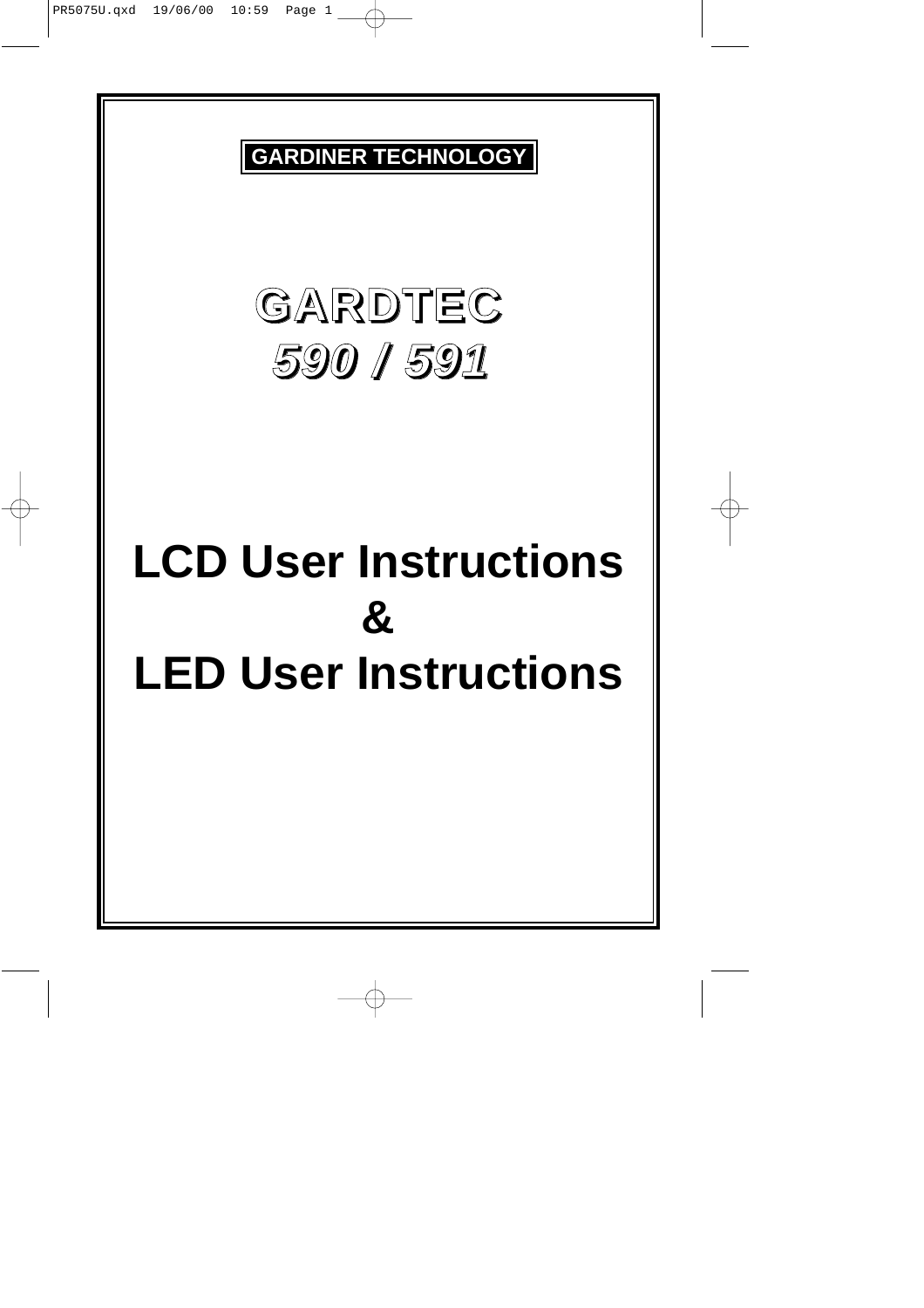## **Contents**

#### **Using LCD Keypads**

|                                          | 2  |
|------------------------------------------|----|
|                                          | 2  |
|                                          | 3  |
|                                          | 3  |
|                                          | 4  |
|                                          | 5  |
|                                          | 6  |
|                                          | 7  |
|                                          | 8  |
|                                          | 9  |
|                                          | 10 |
|                                          | 11 |
|                                          | 12 |
|                                          | 13 |
|                                          | 13 |
|                                          | 13 |
|                                          | 14 |
|                                          | 14 |
|                                          | 15 |
|                                          | 23 |
|                                          | 16 |
|                                          | 17 |
|                                          | 18 |
|                                          | 18 |
|                                          | 19 |
|                                          | 20 |
|                                          | 20 |
|                                          | 21 |
|                                          | 23 |
|                                          | 23 |
|                                          | 24 |
|                                          | 25 |
| Programming ACE Keyfobs onto your System | 26 |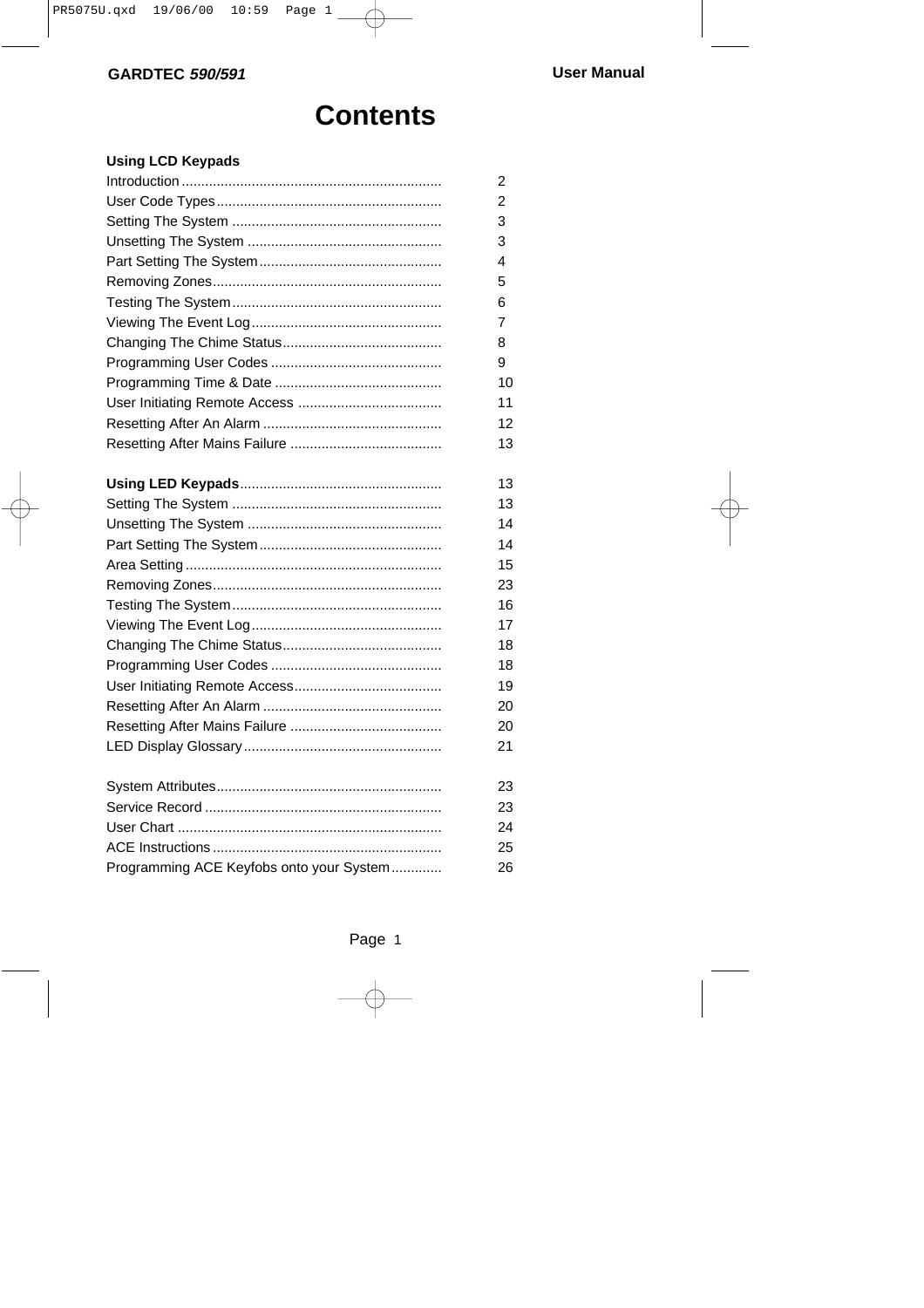#### **Introduction**

Two types of display variation are available, LCD giving two rows of 16 character English text and may be used on the Gardtec 591 and LED giving two 7 segment LED digits that may be used on the Gardtec 590 & 591.

Please take time to familiarise yourself with the type of equipment fitted to your premises as it will prove invaluable whilst using this manual.

#### **User Code Types**

Four types of User Codes are available on the Gardtec 590/591, each user code type allows for different levels of access. In total 7 User codes may be programmed by a Master Level User Code.

User number 1 will always be a Master Level User but the remaining 6 User Codes may be programmed (by a Master Code) to the required level of access. These may be changed at any time via a Master level code

The User Code levels available and the functions available for the levels are:-

| $1 = Set Only$                         | Only Allows for the setting of the system.                                                                                                                                                             |
|----------------------------------------|--------------------------------------------------------------------------------------------------------------------------------------------------------------------------------------------------------|
| $2 =$ Main User                        | Allows Setting, Part Setting, Zone Remove (if programmed<br>by engineer), System Test, Unsetting, Reset after Alarm (if<br>programmed by engineer).                                                    |
| $3 = User$                             | Allows Setting, Part Setting, Reset after Alarm (if<br>programmed by engineer), Unsetting.                                                                                                             |
| $4 = Master$<br>(User 1 always Master) | Allows Setting, Unsetting, Zone Remove (if programmed by<br>engineer), Test System, View Log, Chime On/Off, User<br>Codes, Set Time/Date, Reset After Alarm (if programmed<br>by engineer), Unsetting. |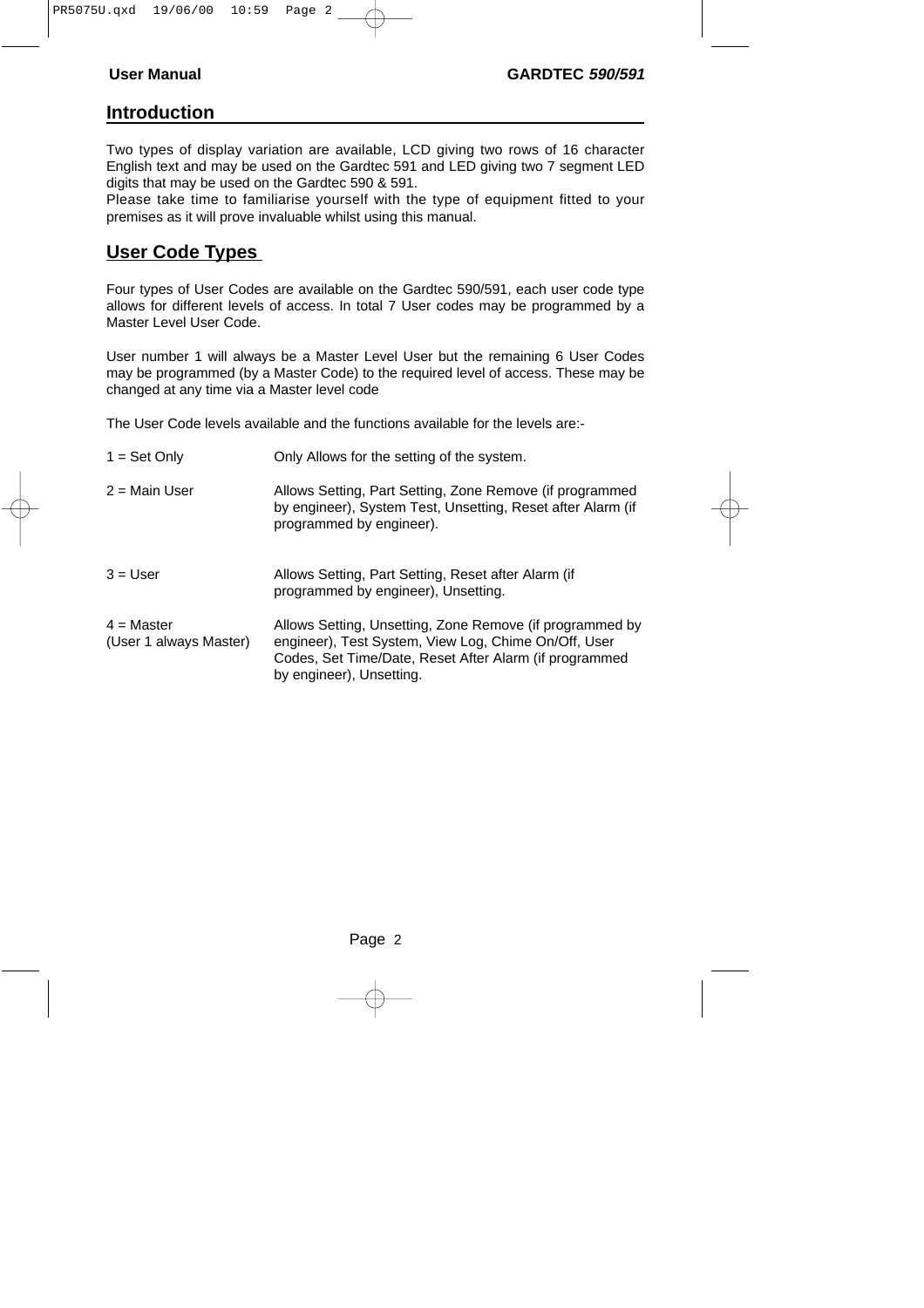#### **Setting The System**

#### **This section is for systems fitted with LCD keypads for LED keypads please refer to page 13**

- 1) With the display showing:-
- 2) Enter the User code (followed by YES if Master or Main type code has been used). The display will show: and a continuous exit tone will sound



| <b>EXIT Now!</b> |    |
|------------------|----|
| All Zones ON     | 15 |
|                  |    |

- 3) Exit the premises via the authorised exit route (the exit tone will change if any detectors are violated during exit)
- 4) Once the premises are secure listen that the exit tone returns to the continuous tone.
- 5) Wait until the exit tone finishes before leaving.

### **Unsetting The System**

- 1) Enter the premises via the authorised entry route (the broken entry tone will sound), proceed to the keypad.
- 2) At the keypad enter a valid code, the display will show:-



3) The system is now unset.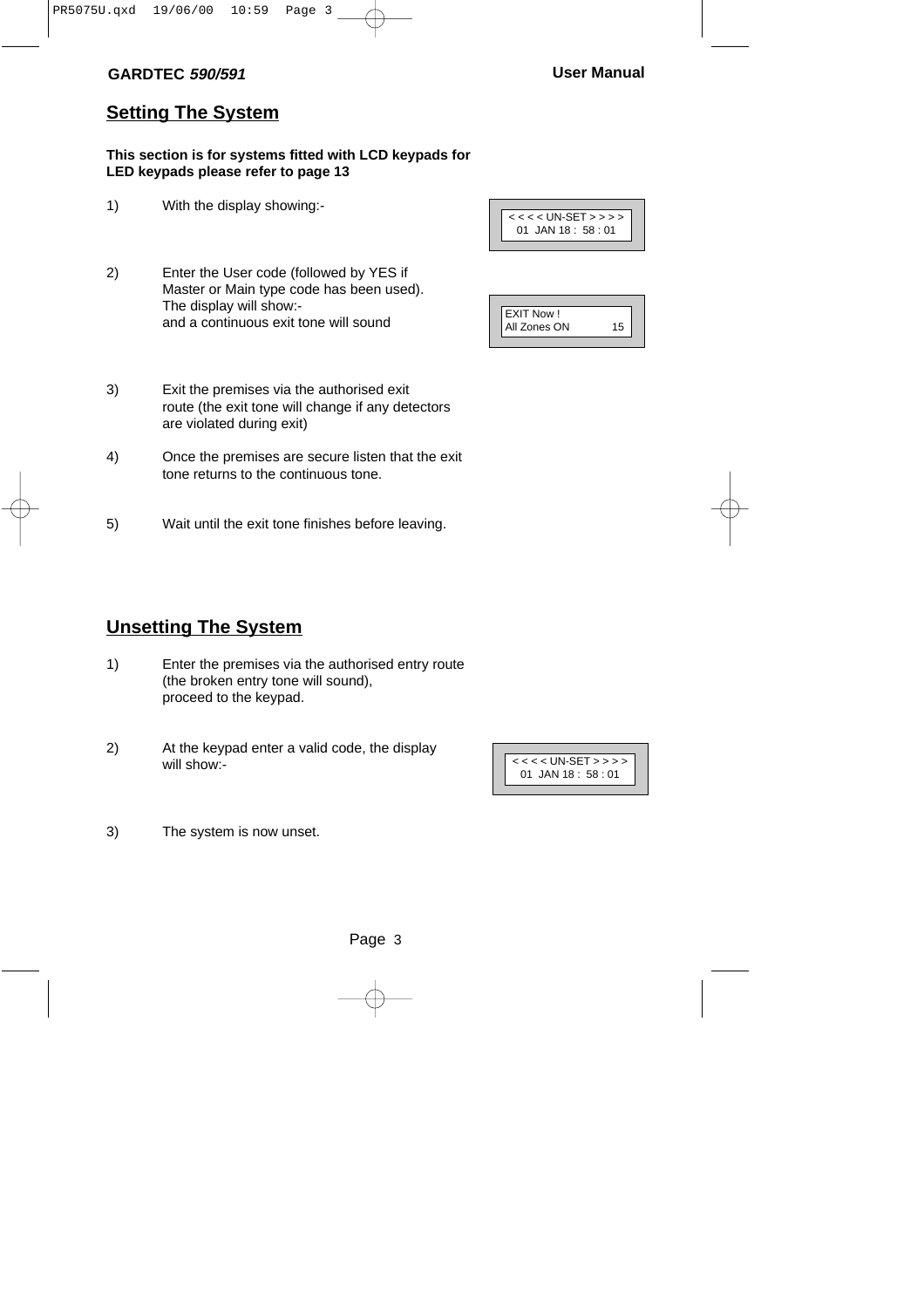#### **User Manual GARDTEC 590/591**

## **Part Setting The System (using Master & Main type codes)**

- 1) With the display showing:-
- 2) Enter a Master or Main type code, the display will show for example:-
- 3) Press 1, 2 or 3 (for Part 1, 2 or 3), the display will show for example:-

< < < < UN-SET > > > > 01 JAN 18 : 58 : 01

|     | Do you want to |  |
|-----|----------------|--|
| Set |                |  |
|     |                |  |

| <b>LEXIT Now!</b> |    |
|-------------------|----|
| Part 1            | 15 |

- 4) The exit tone may or may not be heard dependant on the system settings.
- 5) Exit the premises or retire to an unprotected part of the system. At the end of the exit time either the exit sounder will stop or a single beep will be emitted (dependant on system settings).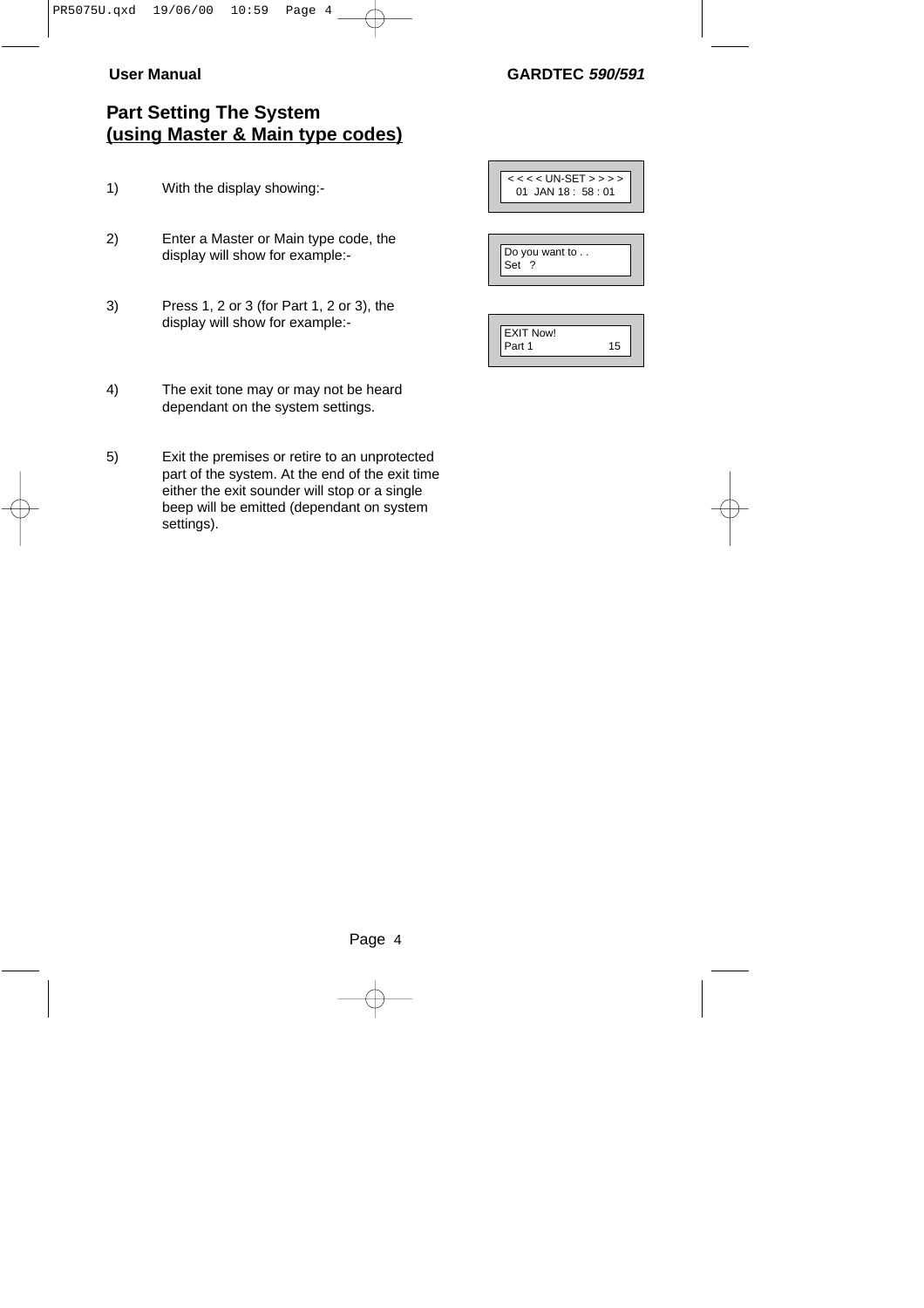### **Removing Zones (Master & Main codes only)**

If programmed by the installation company individual zones may be removed, this may only be done by a Master or Main level of code.

| 1)    | With the display showing:-                                                                                                                                                                                                                                  | $<<$ < < UN-SET > > > ><br>01 JAN 18: 58:01 |
|-------|-------------------------------------------------------------------------------------------------------------------------------------------------------------------------------------------------------------------------------------------------------------|---------------------------------------------|
| 2)    | Enter a Master or Main level code,<br>the display will show:-                                                                                                                                                                                               | Do you want to<br>Set?                      |
| 3)    | Press NO, the display will show:-                                                                                                                                                                                                                           | Do you want to<br>REMOVE Zones ?            |
| 4)    | Press YES, the display will show:-                                                                                                                                                                                                                          | Enter Zone No. - -<br>then + YES or - NO    |
| 5)    | Enter the zone number you wish to<br>remove followed by YES (pressing<br>NO will 'un-remove' a zone), the<br>display will show:-                                                                                                                            | Enter Zone No. - -<br>then + YES or - NO    |
| 6)    | Repeat step 5 until you have removed all<br>the required zones.                                                                                                                                                                                             |                                             |
| 7)    | Press 0 to escape, the display will show:-                                                                                                                                                                                                                  | Do you want to                              |
| 8)    | Press YES, the continuous exit tone will<br>sound.                                                                                                                                                                                                          | Set ?                                       |
| 9)    | Exit the premises via the authorised<br>exit route (the exit tone will change as detectors<br>are violated). When the premises are secure<br>listen that the exit tone returns to the continuous<br>tone. Wait until the exit tone finishes before leaving. |                                             |
| Note: | Zone remove is only effective for the one set.                                                                                                                                                                                                              |                                             |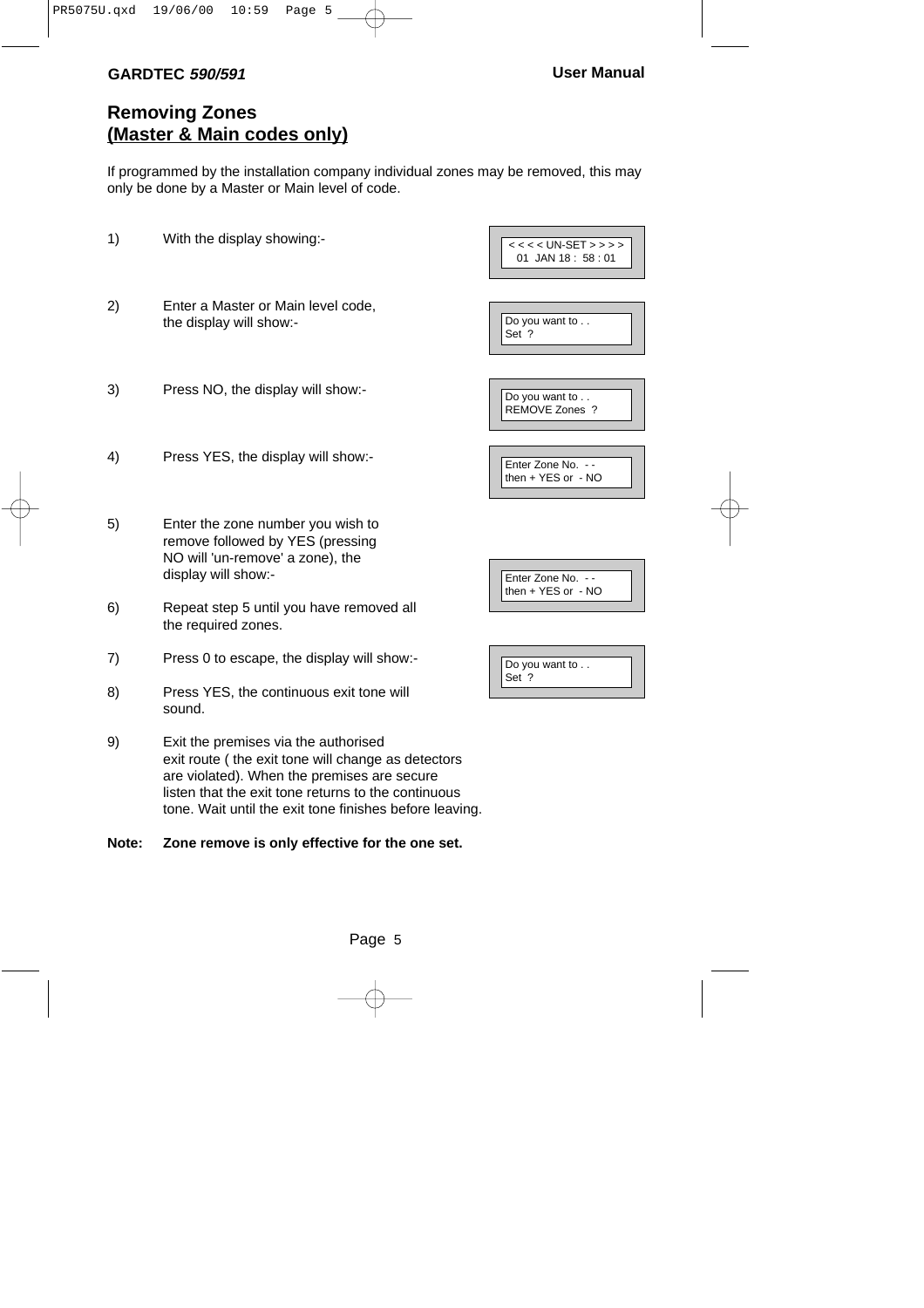#### **User Manual GARDTEC 590/591**

#### **Testing The System (Master & Main codes only)**

| 1) | With the display showing:-                                                                      | $<<$ < $<$ UN-SET > > > ><br>01 JAN 18:58:01          |
|----|-------------------------------------------------------------------------------------------------|-------------------------------------------------------|
| 2) | Enter a Master or Main level code,<br>the display will show:-<br>(User Names on 816 & 840 Only) | Do you want to<br>Set ?                               |
| 3) | Press NO, the display will show:-                                                               | Do you want to<br>REMOVE Zones ?                      |
| 4) | Press NO, the display will show:-                                                               | Do you want to<br>TEST the System?                    |
| 5) | Press YES, the display will show:-<br>for 3 seconds                                             | $1 =$ Status $4 =$ Strobe<br>$6 =$ Sounder $9 =$ Bell |
|    | <b>Then</b> for example:-                                                                       | < All Zones OK ><br>TESTING                           |

- 6) Pressing 1 will enter zone Status mode (All zones will show on the display and will be deleted as each zone is triggered). Press 0 to escape. Pressing 6 will silence the internal sounder, Pressing 4 will toggle the Strobe On/Off, Pressing 9 will toggle the Bell On/Off
- 7) Whilst in Test mode any zones violated will sound the internal sounder (if it has not been silenced) and show on the display.
- 8) When you have finished testing the system press 0 twice, the display will show:-

| $\begin{cases} < \, < \, <$ UN-SET > > > > + 01 JAN 18 : 58 : 01 |
|------------------------------------------------------------------|
|                                                                  |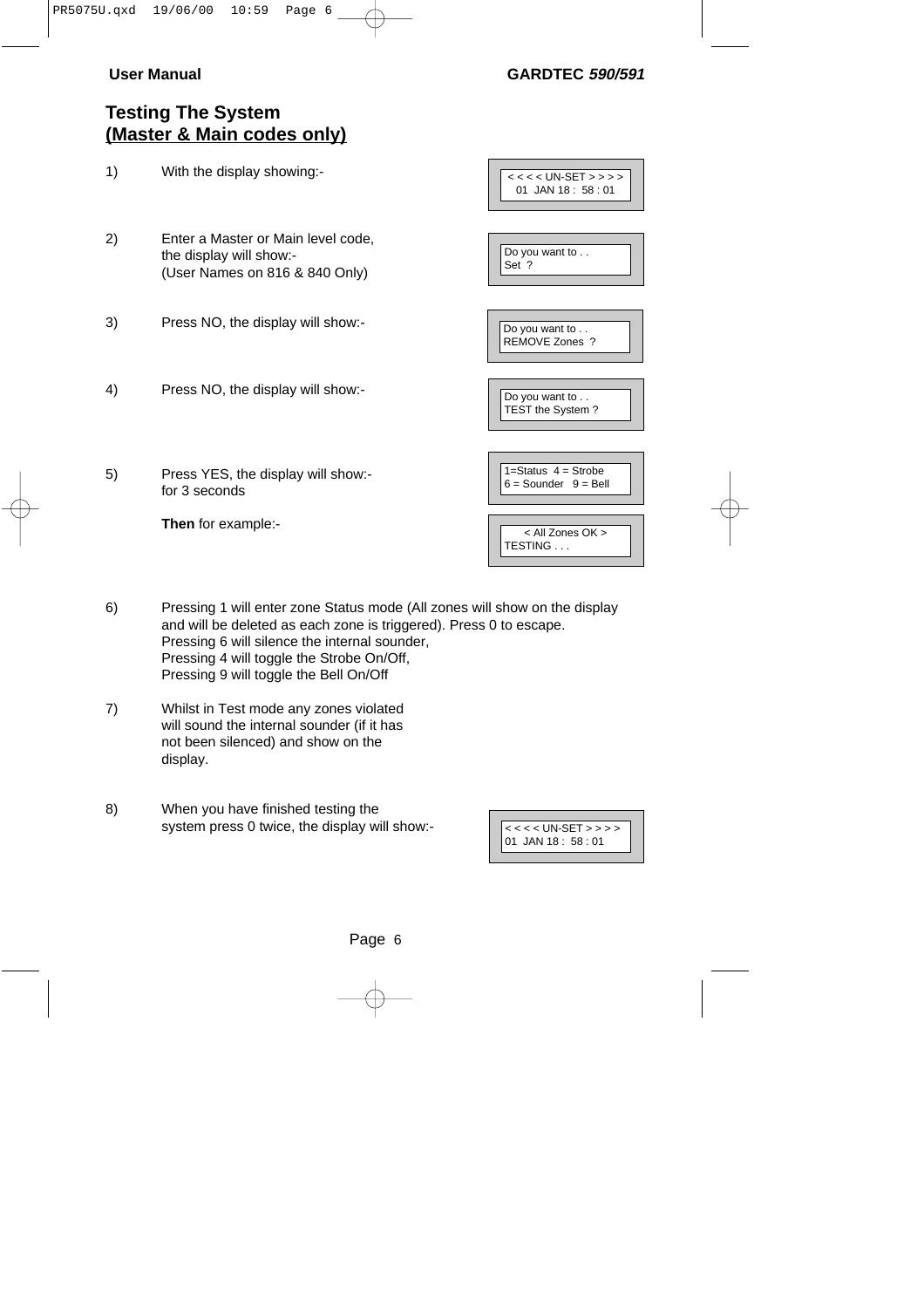## **Viewing The Event Log (Master code only)**

| 1) | With the display showing:-                                  | $<<$ < $<$ UN-SET > > > ><br>01 JAN 18: 58:01 |
|----|-------------------------------------------------------------|-----------------------------------------------|
| 2) | Enter a Master Code, the display<br>will show for example:- | Do you want to<br>Set ?                       |
| 3) | Press NO three times, the display<br>will show:-            | Do you want to<br>View the LOG ?              |
| 4) | Press YES, the display will show:-<br>for 3 seconds         | While Viewing<br>$1 =$ Printer On / Off       |
|    | Then, for example:-                                         | Read Log<br>01 JAN 18:58:01                   |
| 5) | This is the most recent event in the log.                   |                                               |
|    | Whilst viewing the Log,                                     |                                               |

Pressing NO will move back to the previous event.

Pressing YES will move forward to the next event.

Pressing 7 will take you back to the last event of the previous day.

Pressing 9 will take you forward to the first event of the next day.

6) When you have finished viewing the Log press 0 twice the display will show:-

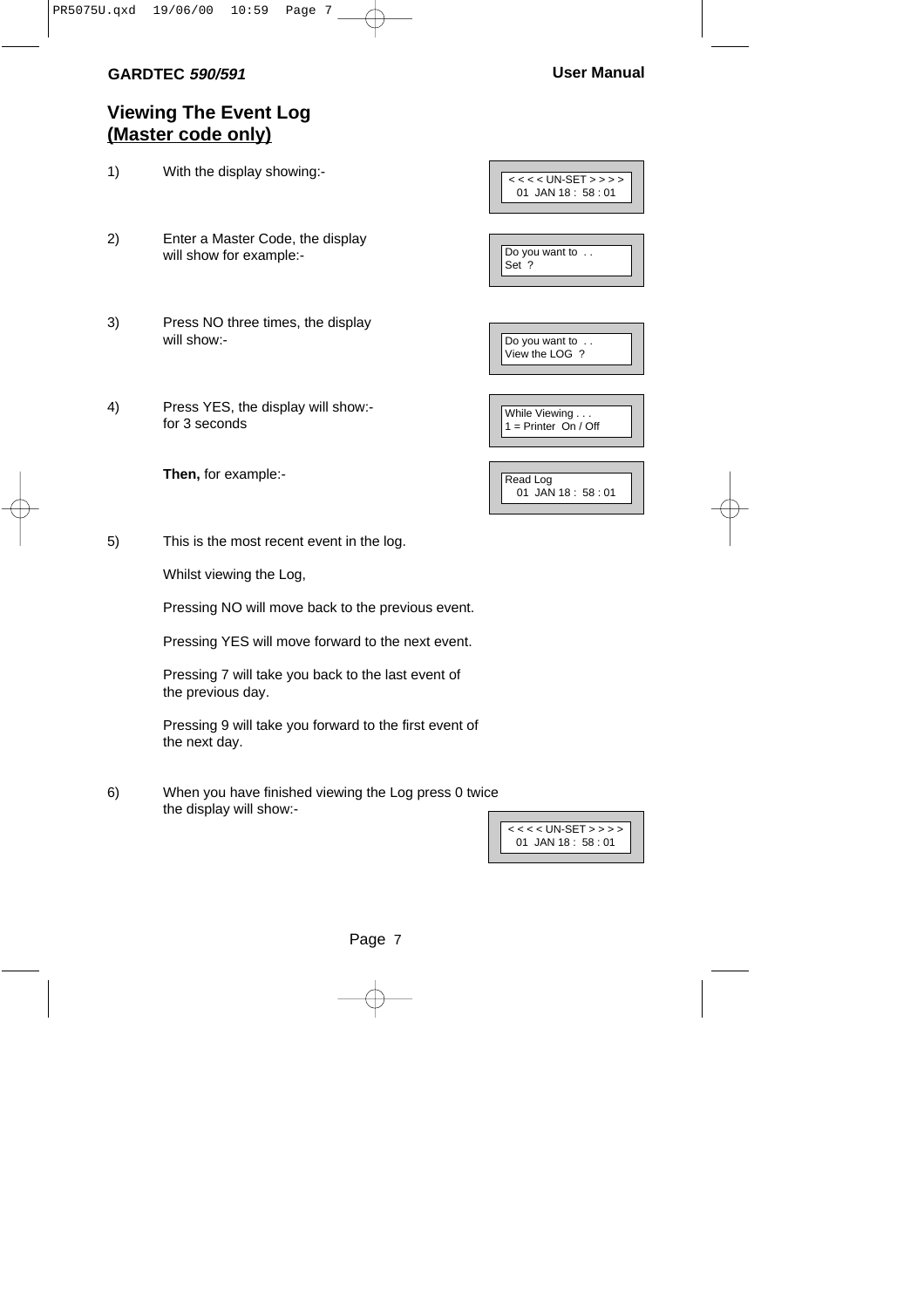## **Changing The Chime Status (Master code only)**

The Chime zones will have previously been programmed by the installation company. A Master level code may change the status of the Chime between On and Off. To do so proceed as follows:-

| 1) | With the display showing:-                                                             | $<<$ < < UN-SET > > > ><br>01 JAN 18: 58:01   |
|----|----------------------------------------------------------------------------------------|-----------------------------------------------|
| 2) | Enter a Master Code, the display will<br>show for example:-                            | Do you want to<br>Set.?                       |
| 3) | Press NO four times, the display will show:-                                           | Do you want to<br>Change Chime?               |
| 4) | Press YES the display will show for example:-                                          | Chime is Off ok?                              |
|    | Or:-                                                                                   | Chime is On ok?                               |
| 5) | Press NO to change the status of the Chime,<br>then press YES, the display will show:- | Do you want to<br>Change Chime?               |
| 6) | Press 0 to escape, the display will show:-                                             | $<<$ < $<$ UN-SET > > > ><br>01 JAN 18: 58:01 |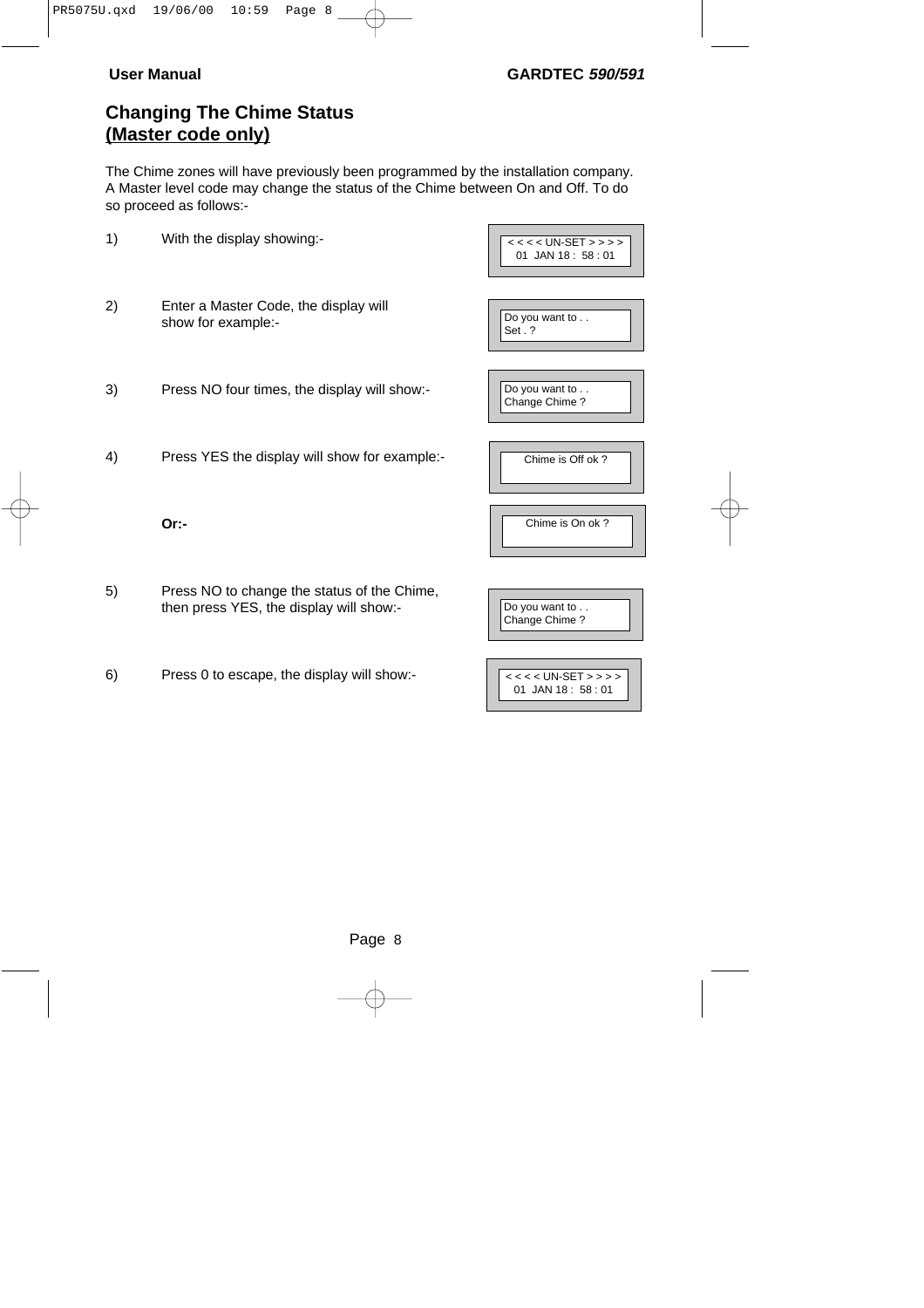## **Programming User Codes (Master code only)**

1) With the display showing:- 2) Enter a Master Code, the display will show:- (User Names on 816 & 840 Only) 3) Press NO five times, the display will show:- 4) Press YES, the display will show:- (1 - 7) displayed on 800 & 816 5) Enter the user number (1 to 7) that you wish to program followed by YES, the display will show:- 6) Enter the code you require (codes may be 4, 5 or 6 digits) followed by YES. (Entering 000000 will delete an existing code) **Note: If the code already exists or is a duress of another code an error will be shown, choose another code and return to step 6** 7) The display will show:- (not if user 1 is being programmed). The display will scroll showing the code types available (see user types or display). 8) Enter the required type followed by YES, the display will show:- 9) If you wish to program other User Codes return to step 4 **Or** Press 0 to return to -< < < < UN-SET > > > > 01 JAN 18 : 58 : 01 Do you want to . . Set ? Do you want to . . Prog. USER CODES ? Enter User No. (1- 7) Then YES Now Enter Code . . - - - - - - Then YES Choose Type . .  $0 =$  xxxxxx  $1 =$  xxxxxx Do you want to . . Prog. USER CODES ? < < < < UN-SET > > > > 01 JAN 18 : 58 : 01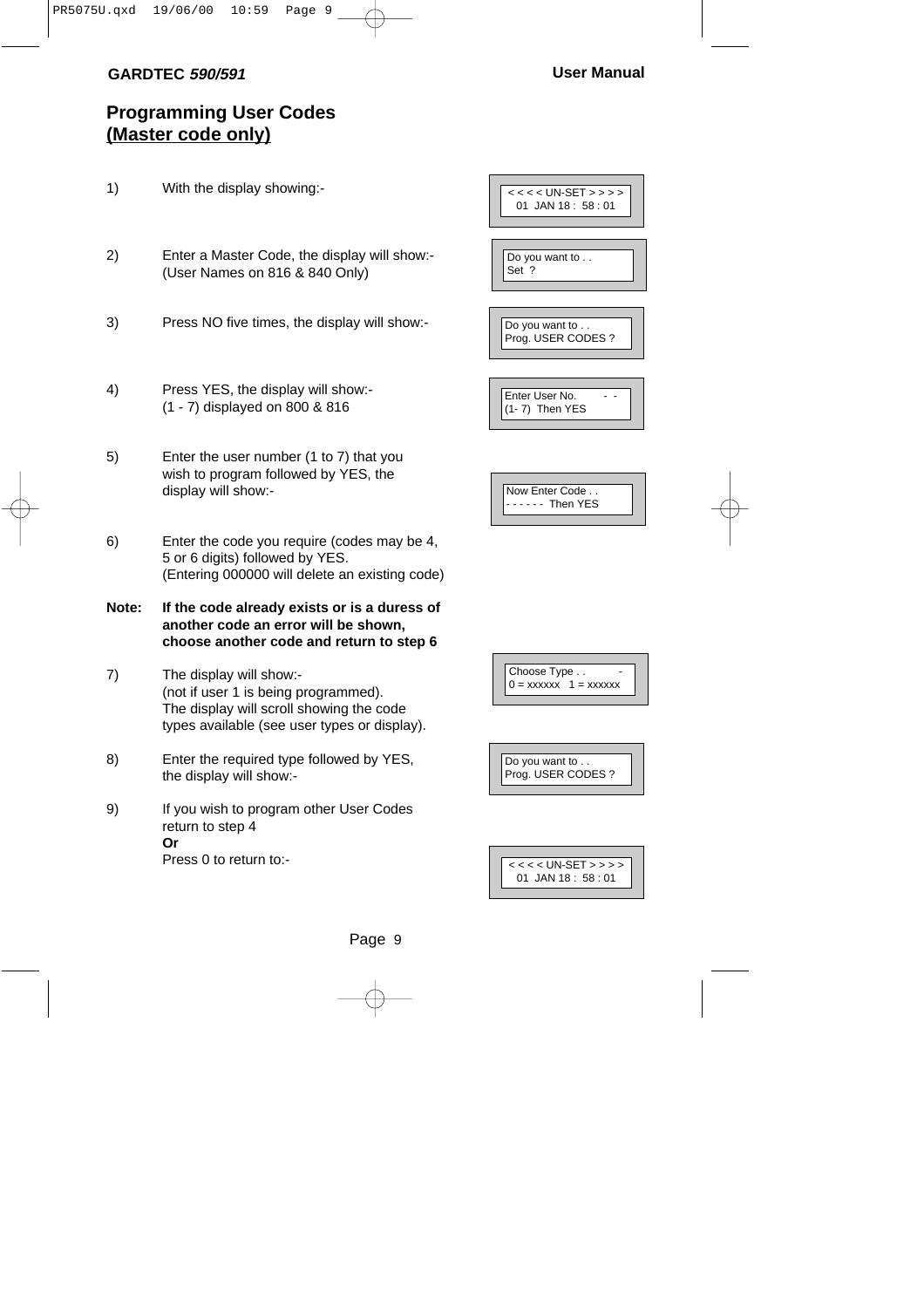#### **User Manual GARDTEC 590/591**

### **Programming Time & Date**

- 1) With the display showing:-
- 2) Enter a Master Code, the display will show:- (User Names on 816 & 840 Only)
- 3) Press NO six times, the display will show:-
- 4) Press YES the display will show:-
- 5) Enter the Day/Month (ie. 0706 for 7th June) followed by YES. The display will show:-
- 6) Enter the time using 24Hr Clock (ie. 23:30 for 11:30pm) followed by YES the display will show:-
- 7) Press 0 the display will show:-

| $<<$ << UN-SET > > > ><br>01 JAN 18: 58:01 |
|--------------------------------------------|
|                                            |
| Do you want to<br>Set ?                    |
|                                            |
| Do you want to<br>Set DATE / TIME ?        |
|                                            |
| Enter Day / Month<br>- -- / -- -- Then YES |
|                                            |
|                                            |
| Enter Hrs / Mins<br>-- Then YES            |
|                                            |



| $<<$ < $<$ UN-SET > > > > |
|---------------------------|
| $07$ Jun $23:30:02$       |
|                           |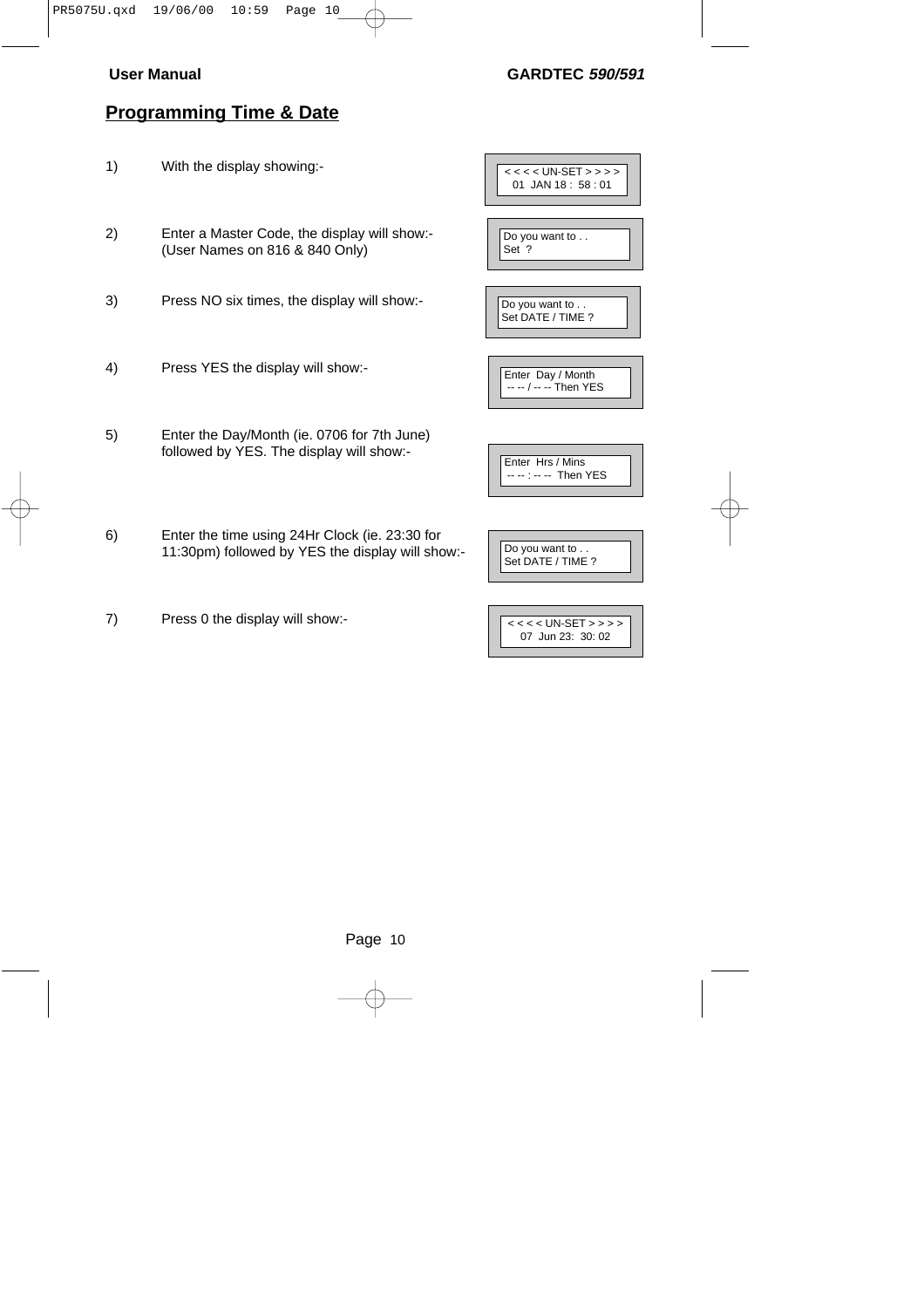#### **User Initiating Remote Access (Optional)**

Access Remote allows your installation company to examine your system and reprogram system settings as you need the changes without the need for an engineer to visit your premises.

If your system has remote communications fitted your installation company may have programmed the system so that you initialise the Access Remote call (usually on lines with incoming calls barred).

To initiate the Remote Call follow the instructions below.

- 1) Negotiate with your installation company when you should initiate the Remote Call.
- 2) With the display showing:-
- 3) Enter a Master Code, the display will show:- (User Names on 816 & 840 Only)
- 4) Press NO seven times, the display will show:-
- 5) Press YES the display will show:-

Until Dialling commences

Then:-

Until Connection

Then:-

6) When your installation company has finished the display will show:-

**Note:** In the event of any errors the display will show:-

| < < < < UN-SET > > > ><br>01 JAN 18: 58:01 |
|--------------------------------------------|
|                                            |
| Do you want to<br>Set ?                    |
|                                            |
|                                            |
|                                            |
| Do you want to                             |
| Access Remote?                             |
|                                            |
|                                            |

| Please WAIT |  |
|-------------|--|

Please WAIT

Dialling

| l Please WAIT |  |
|---------------|--|
| Connect       |  |
|               |  |

| $<<$ < < UN-SET > > > >            |
|------------------------------------|
| $01$ .IAN 18 $\cdot$ 58 $\cdot$ 01 |
|                                    |

| <u>!!!! ERROR !!!!</u>        |
|-------------------------------|
| $\mathsf{Try}$ Again $\ldots$ |
|                               |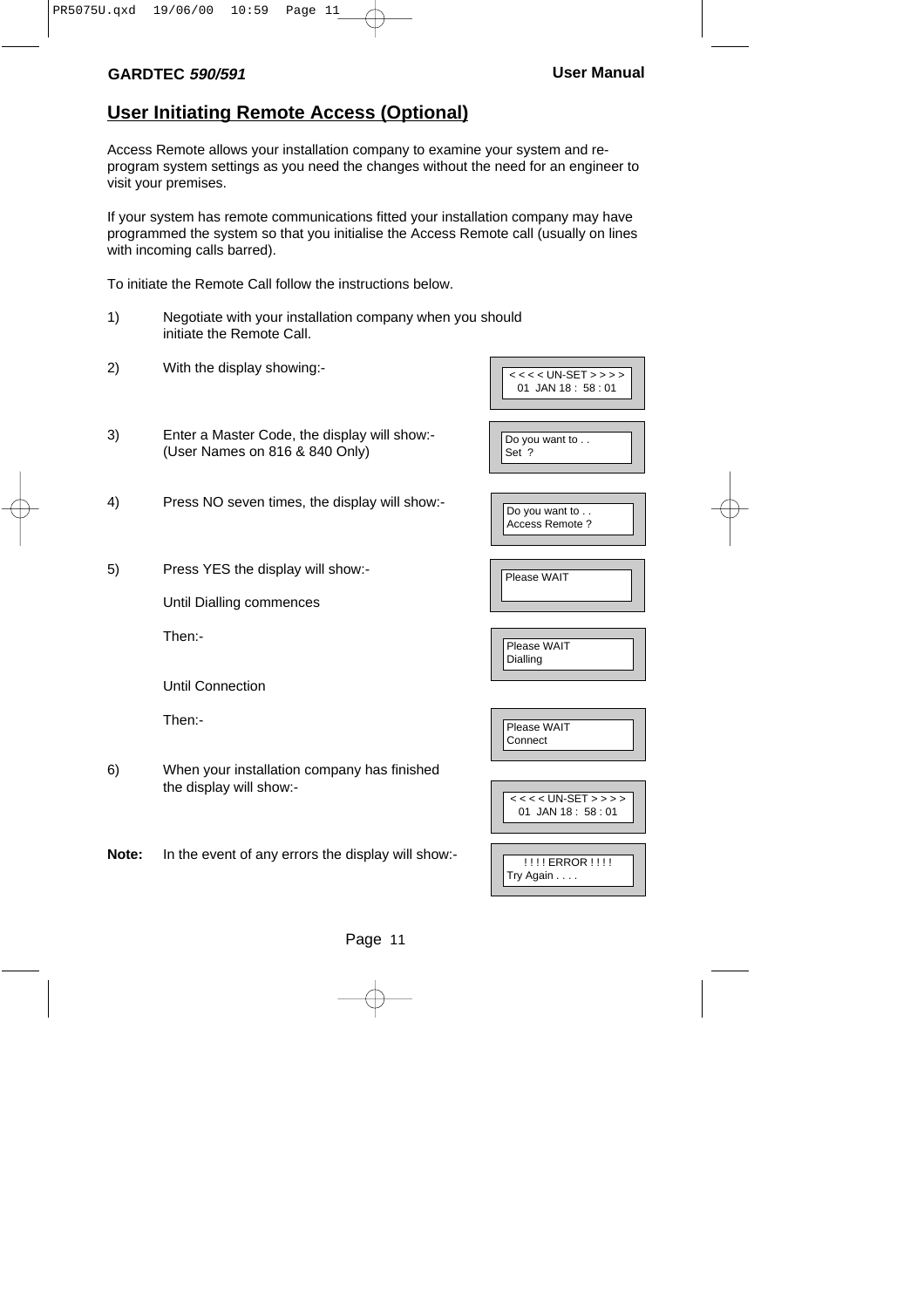#### **Resetting After an Alarm**

Your installation company will have programmed the reset modes for your system so that it complies to your insurance company and legislation requirements.

Your installation company will have informed you as to the type of reset that your system is set for.

#### **Before attempting to reset your system ensure that the system is Un-set.**

- 1) If the system is programmed for any code reset enter a user (followed by YES if Master or Main code is used), the exit tone will sound and the display will show for example:-
- 2) Enter the code again to abort the setting
- 3) The system is now reset

#### **Or**

If a higher level of code is required one of the following displays will be shown:-

Use a Master code to reset the system.

Or:-

Call the installation company

Or:-

Call the installation company and quote the number given

Or:-

| All Zones ON |
|--------------|
|--------------|

| Can't Set Use     |
|-------------------|
| Master Code       |
|                   |
|                   |
|                   |
| Can't Set Use     |
| <b>ENGNR Code</b> |
|                   |
|                   |
|                   |
| Can't Set Use     |

| Can't Set Use  |
|----------------|
| Anti Code 1234 |
|                |

ENG +Anti Code 1234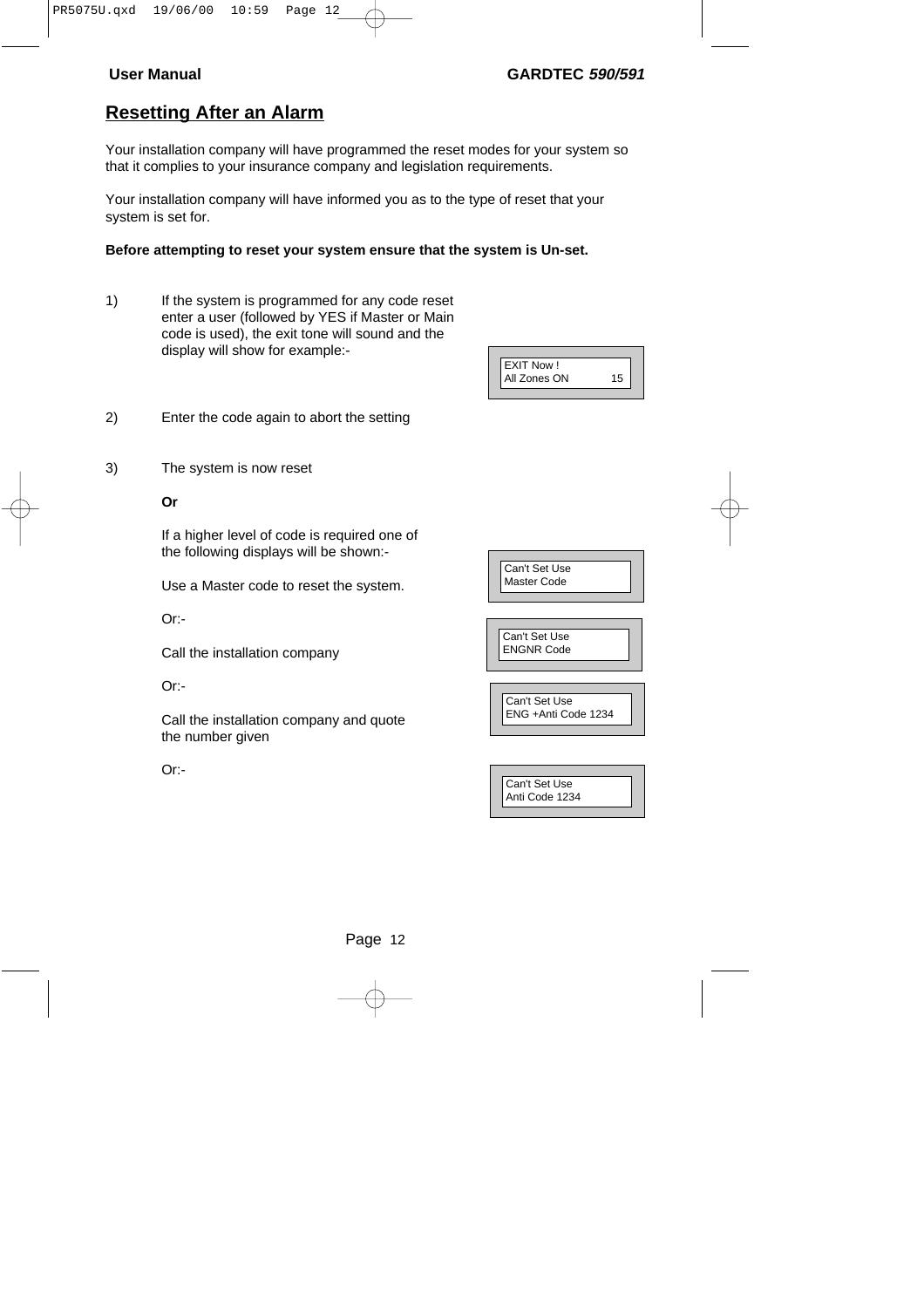- 4) To reset the system with an anti-Code, contact the central station or engineer (as instructed by the installation company) and quote the source given by the display.
- 5) The central station or engineer will give a return Anti-Code ( this may contain the YES & NO keys) for example 5, YES, 2, 4.
- 6) Enter this Anti-Code into the keypad
- 7) The system is now reset.

#### **Resetting After Mains Failure**

After a mains failure the user will have to enter his/her code twice in order to operate the system.

## **Using LED Keypads**

This section is dedicated to using LED keypads (Twin Seven Segment).

#### **Setting The System**

- 1) With the display showing  $\mathbf{u} \cdot \mathbf{n}$
- 2) Enter the User Code (followed by YES if Master or Main type code has been used).
- 3) The display will show  $\mathbf{E}$  = and the exit tone will sound. Exit the premises via the authorised exit route (the exit tone will change if any detectors are violated during exit).
- 4) Once the premises are secure listen that the exit tone returns to the continuous tone.
- 5) Wait until the exit tone finishes before leaving.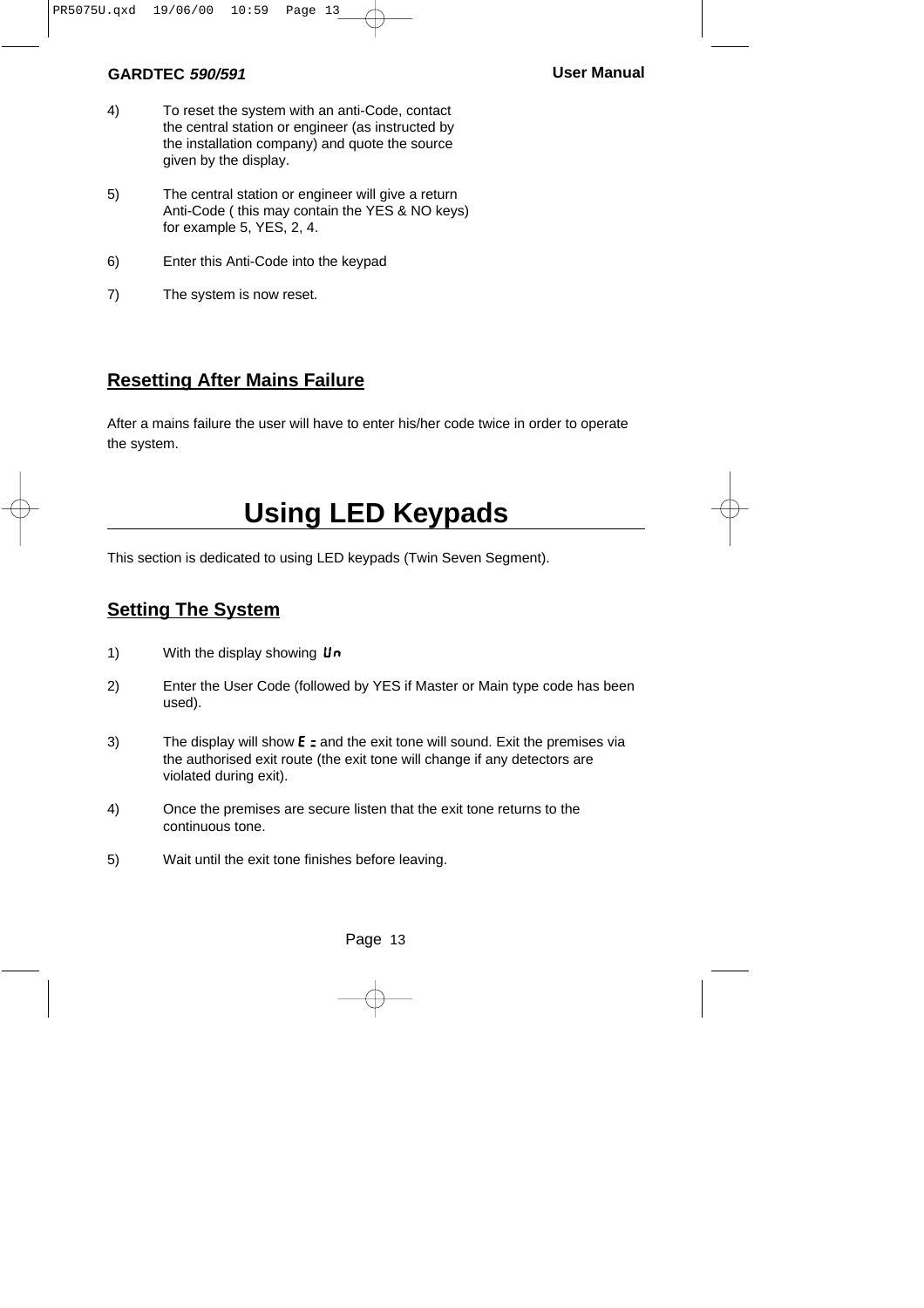#### **Unsetting The System**

- 1) Enter the premises via the authorised entry route (the broken entry tone will sound).
- 2) Proceed to the keypad, enter a valid user code, the display will show  $\boldsymbol{\textsf{U}} \cdot \boldsymbol{\kappa}$
- 3) The system is now Unset.

## **Part Setting The System (using Master & Main type codes)**

- 1) With the display showing  $\boldsymbol{\mathsf{U}} \cdot \boldsymbol{\mathsf{F}}$  Enter a Master or Main type code
- 2) The display will show **5 E** (flashing). Press 1, 2 or 3 (for Part 1, 2 or 3) the display will show the E and:-

The two bottom bars if Part 1 has been selected

The top and bottom bars if Part 2 has been selected

The bottom bar only if Part 3 has been selected.

- 3) The exit tone may or may not be heard dependant on the system settings.
- 4) Exit the premises or retire to an unprotected part of the system. At the end of the exit time either the exit tone will stop or a single beep will be emitted (dependant on system settings).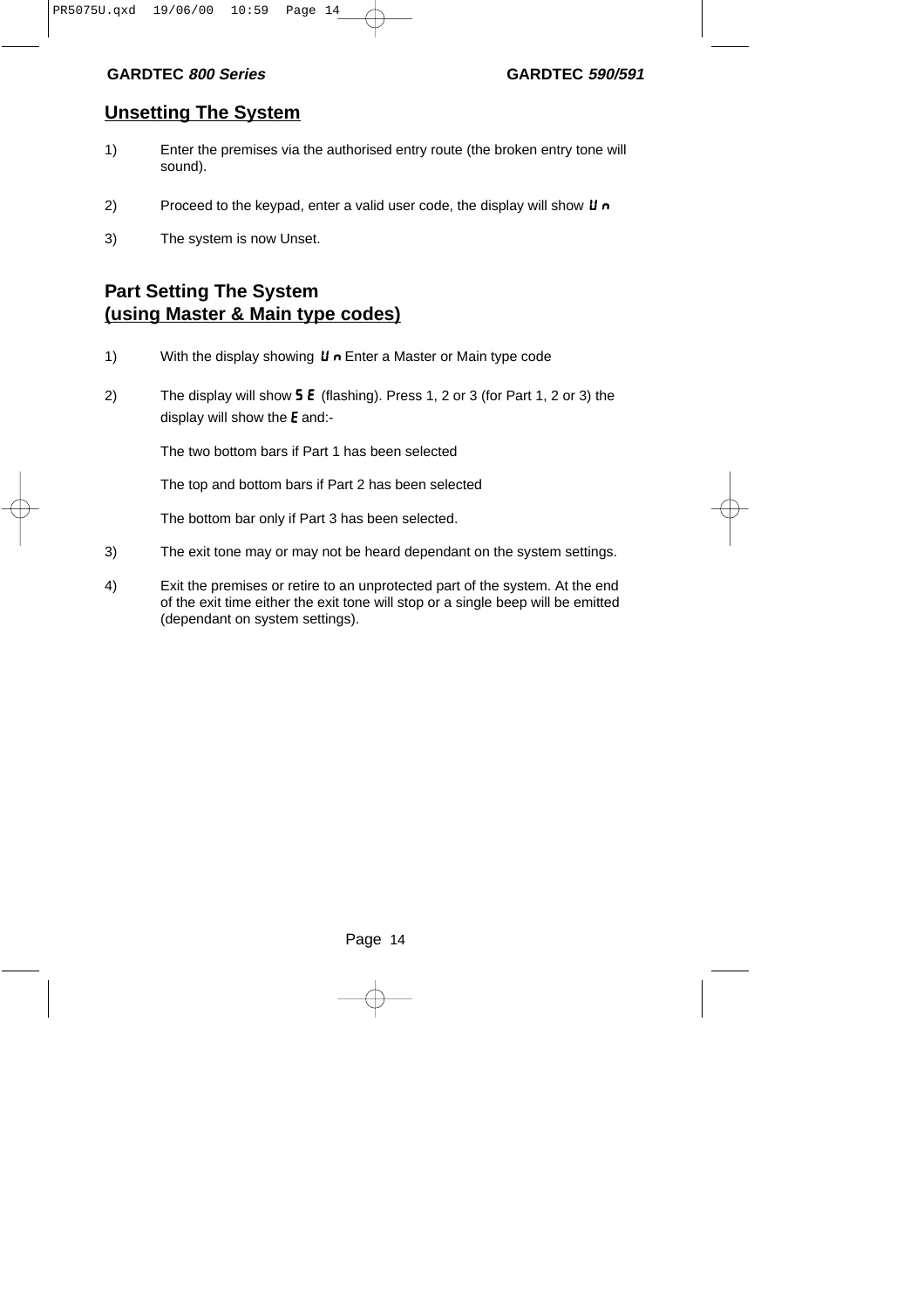#### **GARDTEC 590/591**

#### **Removing Zones (Master & Main codes only)**

If programmed by the installation company individual zones may be removed, this may only be done by a Master or Main level of code.

- 1) With the display showing  $U \cap$  Enter a Master or Main level code.
- 2) The display will show  $5E$  (flashing), press NO.
- 3) The Display will show  $\mathsf{FE}$  (flashing), press YES.
- 4) The display will show  $\Gamma$  -
- 5) Enter the zone number you wish to remove followed by YES.
- 6) The display will show  $\Gamma$  -
- 7) If you wish to remove other zones return to step 5

#### **Or**

To escape press 0 the display will show  $5E$  (flashing).

- 8) Press YES to start setting the system.
- 9) Exit the premises or retire to an unprotected part of the system. At the end of the exit time the exit tone will stop provided the system was clear.
- **Note: Zone remove is only effective for the one set.**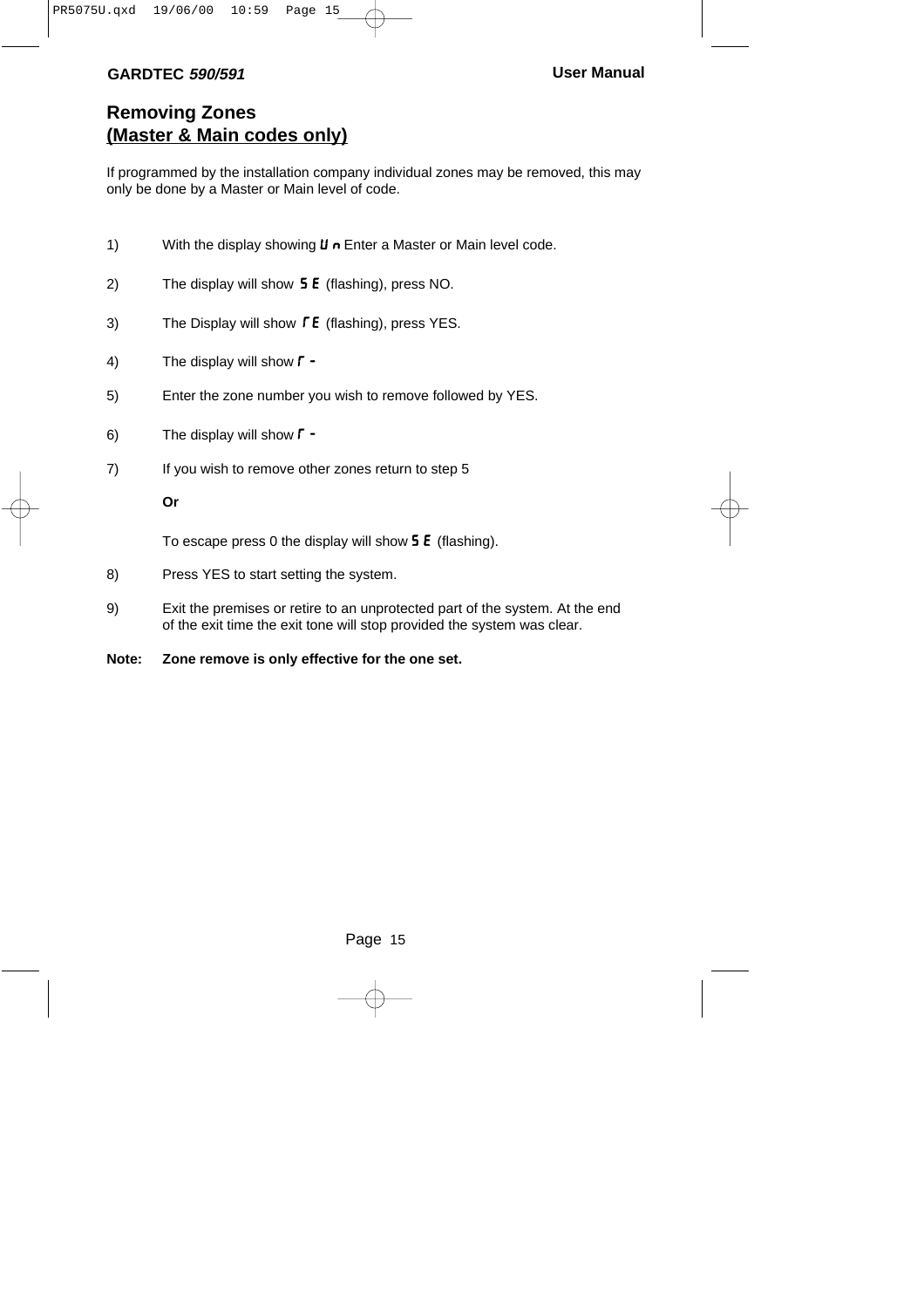#### **User Manual GARDTEC 590/591**

#### **Testing The System (Master & Main codes only)**

- 1) With the display showing  $\boldsymbol{\mu}$   $\boldsymbol{\eta}$
- 2) Enter a Master or Main level code, the display will show  $5E$  (flashing).
- 3) Press NO twice, the display will show  $\mathbf{F}$  E (flashing).
- 4) Press YES, the display will show  $\mathbf F \mathbf F$  press YES if you wish to test all areas (**or** press NO until the area you wish to test is displayed then press YES)
- 5) The display will show  $\overline{F}$  (if all zones are clear).
- 6) Whilst in test mode:-

Pressing 6 will silence the internal sounders

Pressing 4 will toggle the strobe On / Off

Pressing 9 will toggle the Bells On / Off

7) When you have finished testing the system press 0 twice to return to the Unset condition.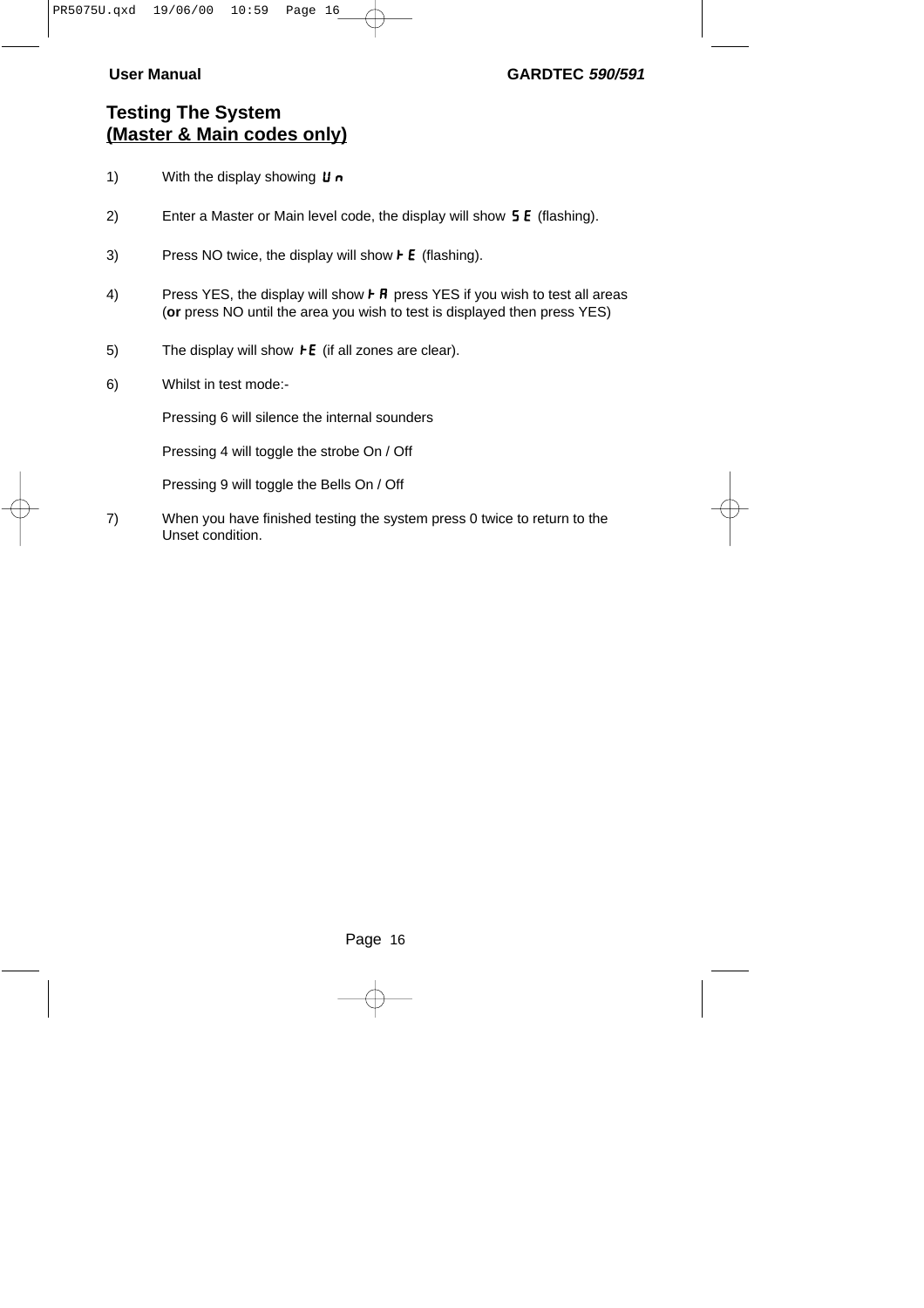#### **Viewing The Event Log (Master code only)**

- 1) With the display showing  $\mathbf{U} \cdot \mathbf{n}$  enter a Master code.
- 2) The display will show  $5 \text{ E}$  (flashing), press NO three times.
- 3) The display will show  $\mathsf{L} \cdot \mathsf{d}$  (flashing).
- 4) Press YES, the display may show for example  $\boldsymbol{\mathsf{R}}$  L this is the most recent event.
- 5) Whilst viewing the Log :-

Pressing NO will move back to the previous event.

Pressing YES will move forwards to the next event.

Pressing 7 will take you back to the first event of the previous day.

Pressing 9 will take you forwards to the first event of the next day.

Pressing 3 will display the Date / Time in the format Day of month (two digits) Month (two digits) Hour (two digits) Seconds (two digits)

- 7) When you have finished viewing the Log press 0 twice to return to the Unset condition.
- **Note: A complete list of possible LED displays is given in the section LED Display Glossary.**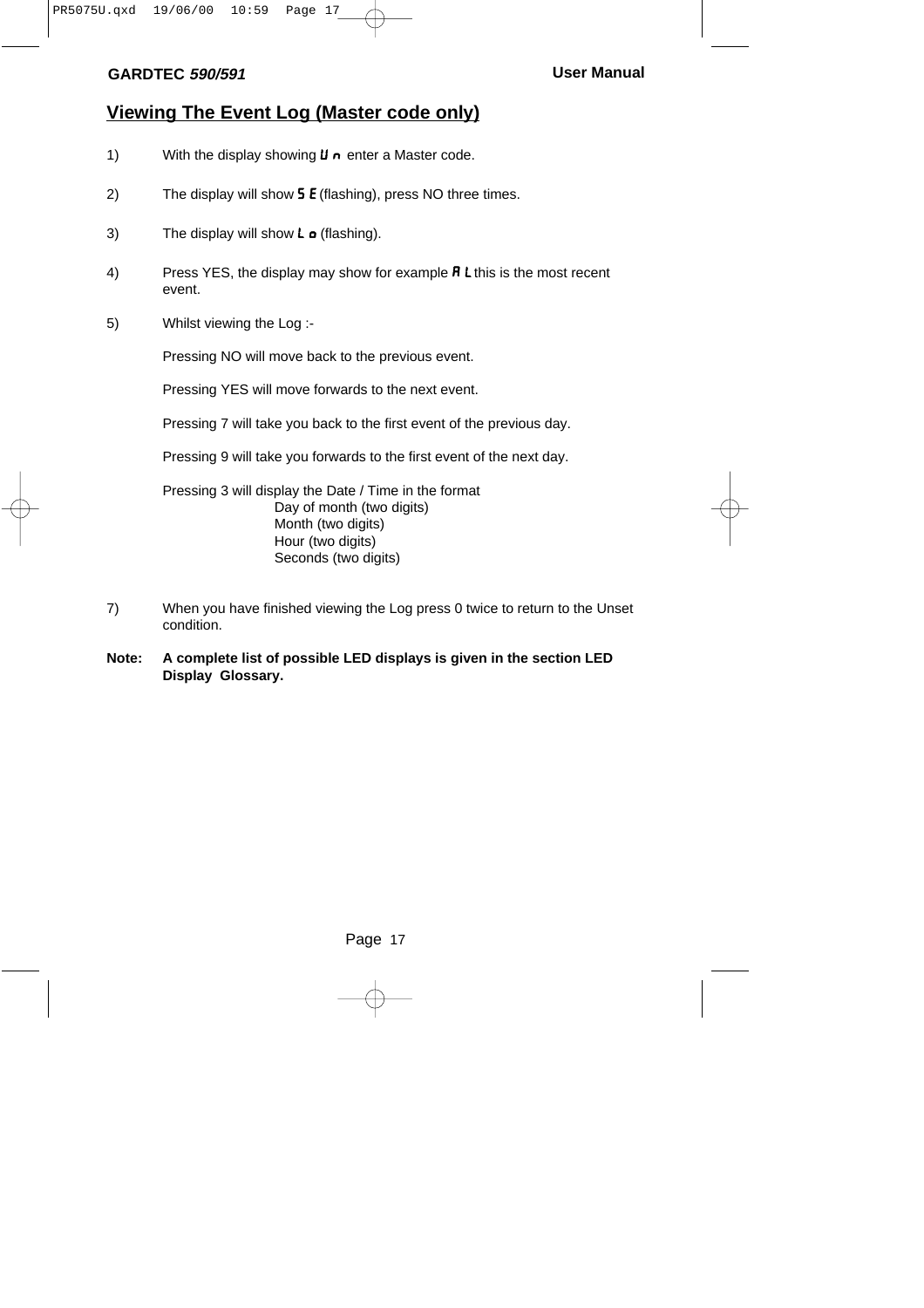#### **Changing The Chime Status (Master code only)**

The Chime zones will have previously been programmed by your installation company. A Master level code may change the status of the chime between On and Off. To do so proceed as follows:-

| 1) | With the display showing $\boldsymbol{\mathsf{U}} \cdot \boldsymbol{\mathsf{n}}$ enter a Master code                   |
|----|------------------------------------------------------------------------------------------------------------------------|
| 2) | The display will show $5E$ (flashing)                                                                                  |
| 3) | Press NO four times the display will show [h]                                                                          |
| 4) | Press YES, the display will show $\boldsymbol{\alpha} \boldsymbol{\beta}$ or $\boldsymbol{\alpha} \boldsymbol{\gamma}$ |
| 5) | Press NO to change the Chime status.                                                                                   |

6) When you have finished press 0 twice to return to the Unset condition.

## **Programming User Codes (Master code only)**

Please refer to pages 2 & 34 for details of codes already programmed onto your system.

- 1) With the display showing  $U \subset \mathbb{C}$  enter a Master code
- 2) The display will show  $5E$
- 3) Press NO five times, the display will show  $\boldsymbol{\mathsf{U}}$  c (flashing).
- 4) Press YES, the display will show  $\mathbf{U}$  -
- 5) Enter the User number you wish to program (1 to 7 for 800 followed by YES
- 6) The display will show  $\mathbf{L} \bullet \mathbf{E}$  Enter the required code (4, 5 or 6 digits) followed by YES. (Entering 000000 will delete an existing code).
- 7) The display will show  $\mathbf{F}$  enter the code type from the following list followed by YES:- Code Types may be seen at the beginning of this manual.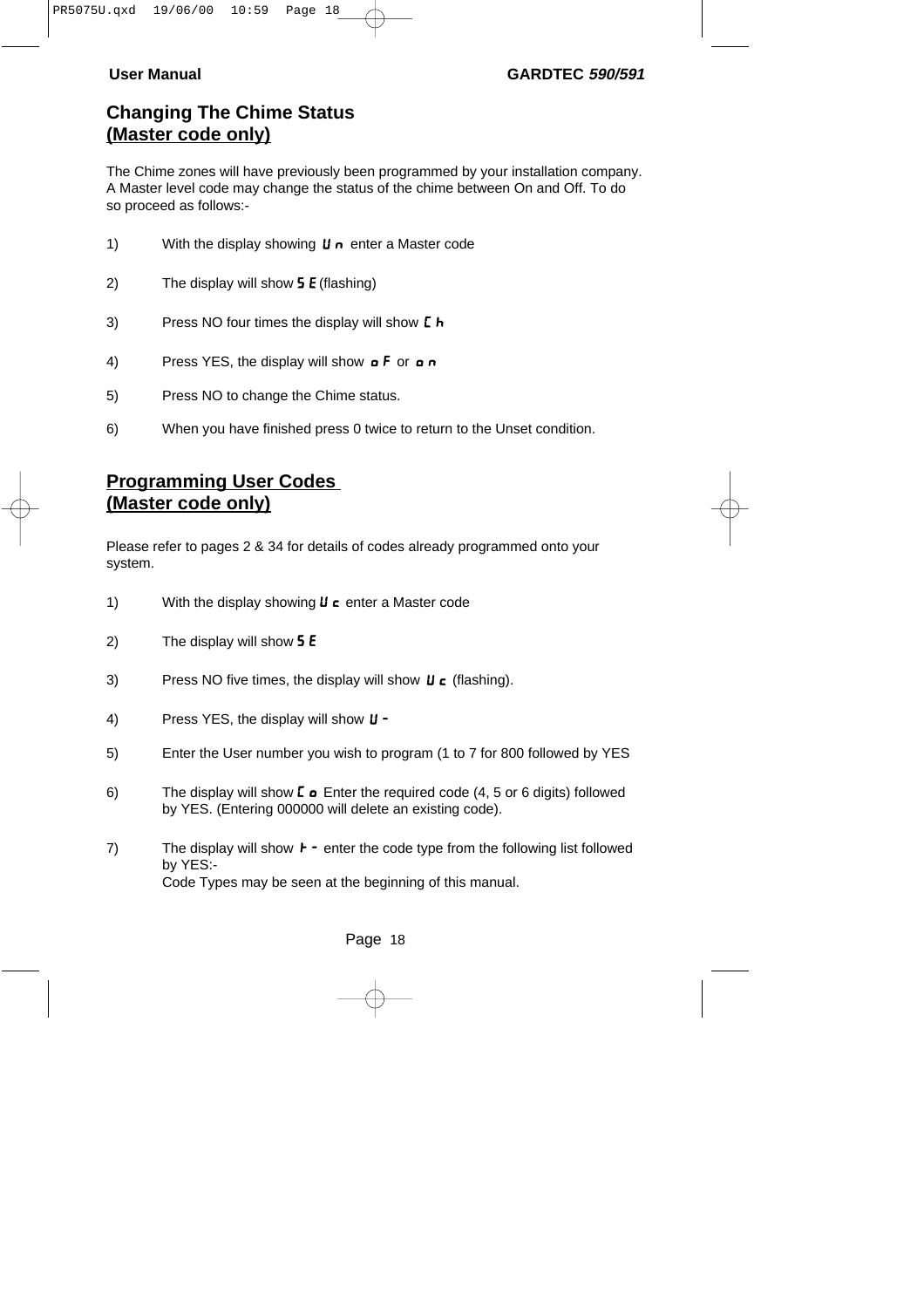9) If you wish to program other User codes return to step 4

**Or**

To return to the Unset condition press 0

#### **Programming Date & Time**

- **Note:** When using LED keypads the Date & time will only be displayed when the 3 key is pressed whilst viewing the Log.
- 1) With the display showing  $\boldsymbol{\mu}$  n enter a Master code
- 2) The display will show  $5E$
- 3) Press NO six times, the display will show  $d \cdot f$  (flashing).
- 4) Press YES, the display will show  $d \cdot$  enter the day and month followed by YES (e.g 0706 for 7th June).
- 5) The display will show  $\mathbf{F}$  enter the time using the 24Hr clock followed by YES (e.g 2330 for 11:30pm).
- 6) The display will show  $d \vdash$  (flashing).
- 7) If you wish to re-program the time return to step 4

#### **Or**

To return to the Unset condition press 0

#### **User Initiating Remote Access**

Users should only initiate Remote Access when instructed to do so by the installation company.

- 1) With the display showing  $\boldsymbol{\mathsf{U}}$  n enter a master level code then press NO seven times the display will flash  $\bf{R} \Gamma$ .
- 2) Press YES the display will show  $\mathbf{L} \mathbf{J}$  (Wait) then  $\mathbf{d} \mathbf{I}$  (Dialling) then  $\Gamma$  n (Connected).
- 3) When the installation company has finished the display will return to  $\mathbf{U} \cdot \mathbf{n}$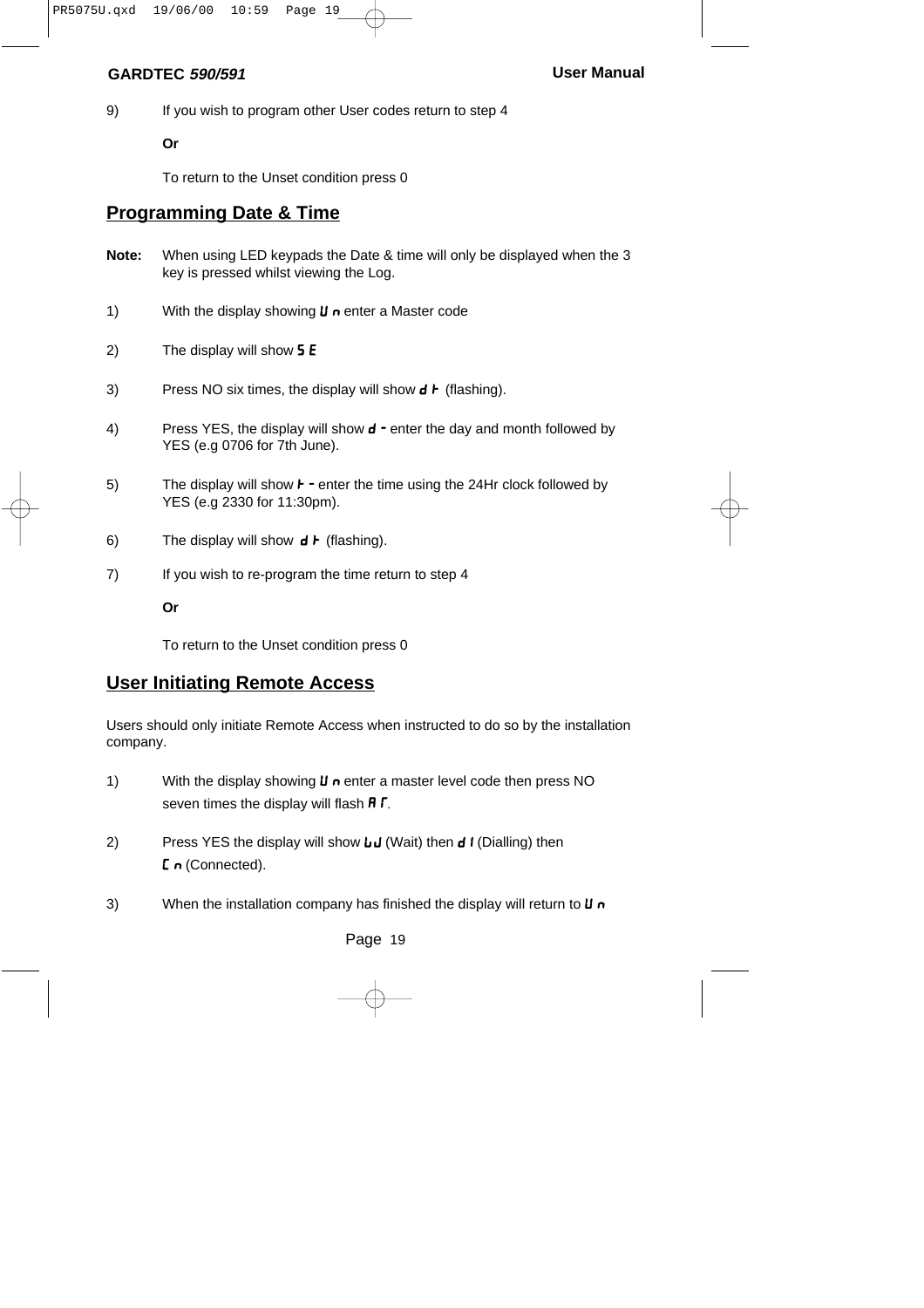#### **Resetting After An Alarm**

Your installation company will have programmed the reset modes for your system so that it complies to your insurance company and legislation requirements.

Your installation company will have informed you as to the type of reset that your system is set for.

#### **Before attempting to reset your system ensure that the system is Un-set.**

- 1) If the system is programmed for any code reset enter a user (followed by YES if Master or Main code is used), the exit tone will sound and the display will show for example  $E =$
- 2) Enter the code again to abort the setting.
- 3) The system is now reset.

#### **Or**

If the display shows ' Er ' when you attempt to reset it refer to the programmed reset mode and take the appropriate action as follows:-

| <b>Reset Type</b>    | <b>Action</b>                                                                                                                                                                                         |
|----------------------|-------------------------------------------------------------------------------------------------------------------------------------------------------------------------------------------------------|
| Master Code          | Use a Master code to set and abort setting                                                                                                                                                            |
| Engineer Code        | Call the installation company.                                                                                                                                                                        |
| Engineer + Anti-Code | Call the installation company.                                                                                                                                                                        |
| Anti-Code            | When you try to set the system make a note of<br>the four digit number given on the display,<br>call the installation company or central station for<br>an Anti-Code and proceed as shown from step 4 |

- 4) To reset the system with an Anti-Code enter the number given by the central station or installation company into the keypad (this may contain the YES & NO keys).
- 5) The system is now reset.

#### **Resetting After Mains Failure**

After a mains failure the user will have to enter his/her code twice in order to operate the system.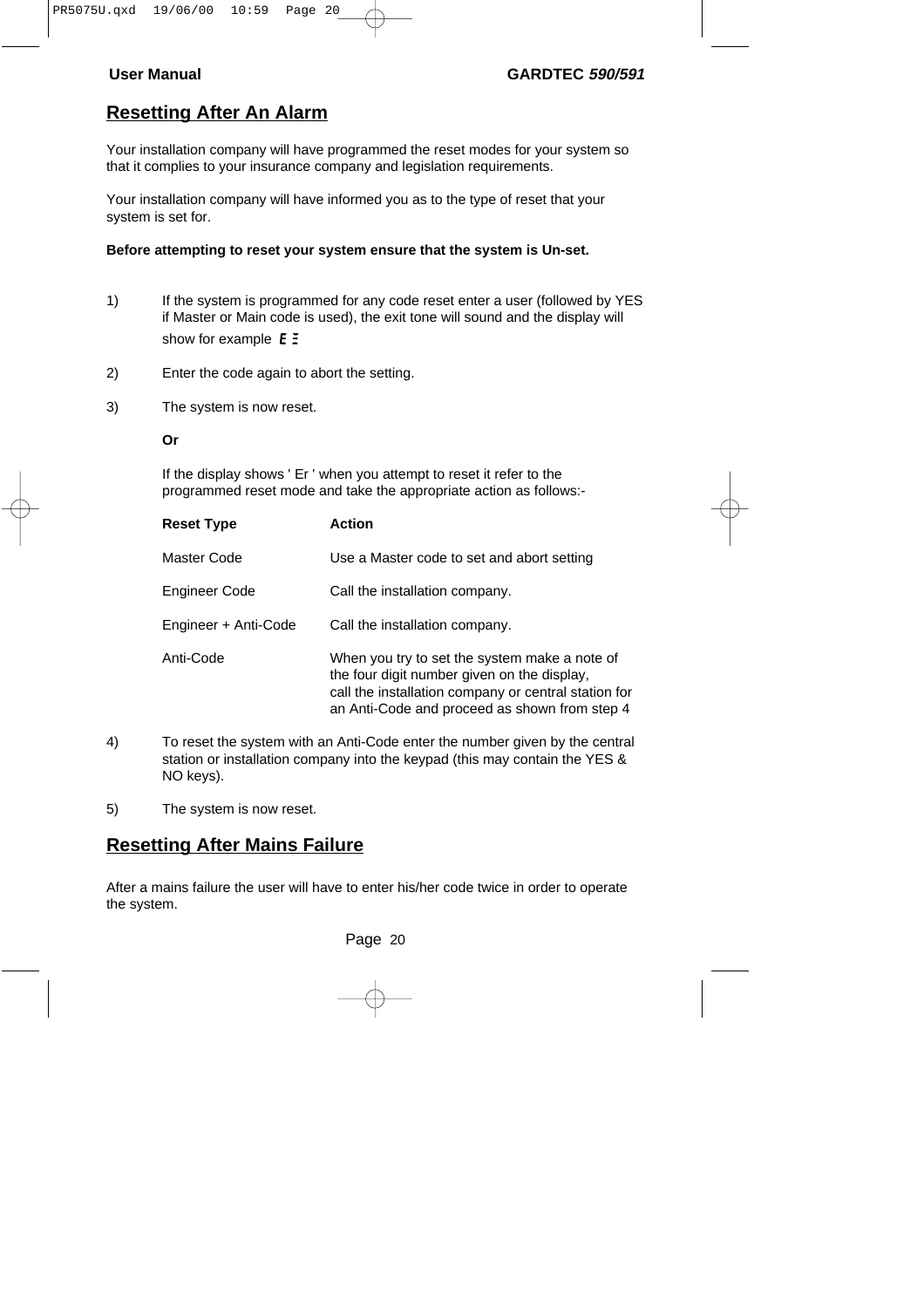### **LED Display Glossary**

#### **Displays During Normal Use**

| U n            | System Unset.                              | R <sub>c</sub> |
|----------------|--------------------------------------------|----------------|
| ΕΞ             | The system is full setting.                | 5 E            |
| Ξ              | The system is fully set.                   | r E            |
| Εz             | The system is part 1 setting.              | ΗE             |
| $\overline{a}$ | The system is part 1 set.                  | Eh             |
| ΕI             | The system is part 2 setting.              | U c            |
|                | The system is part 2 set.                  | d F            |
| Ε.             | The system is part 3 setting               | L o            |
|                | The system is part 3 set                   |                |
| RL             | An alarm has occurred press NO<br>to view. | LJ             |
| FЬ             | Fuse blown or battery volts low.           | Eп             |
| oc b           | Control box tamper.                        | Eп             |
| 0 <sub>b</sub> | bell box tamper.                           |                |
| ΡL             | Telephone Line fault (or coms<br>fail).    |                |
| Ρс             | Power Cut.                                 |                |
| o 14           | Tamper keypad 4 (may show<br>1 to 4).      |                |
|                |                                            |                |

| Er | Reset is required by a higher |
|----|-------------------------------|
|    | level code or an error has    |

occurred whilst programming.

- Reset by Anti-Code is required.
- (flashing) Do you want to Set.
- Remove zones.
- Test system.
	- Change Chime.
	- Program User codes.
- Program date time.
- Log
	- Waiting for numeric input.
	- Wait, system in use.
	- Engineer code reset required.
	- (flashing) Call Engineer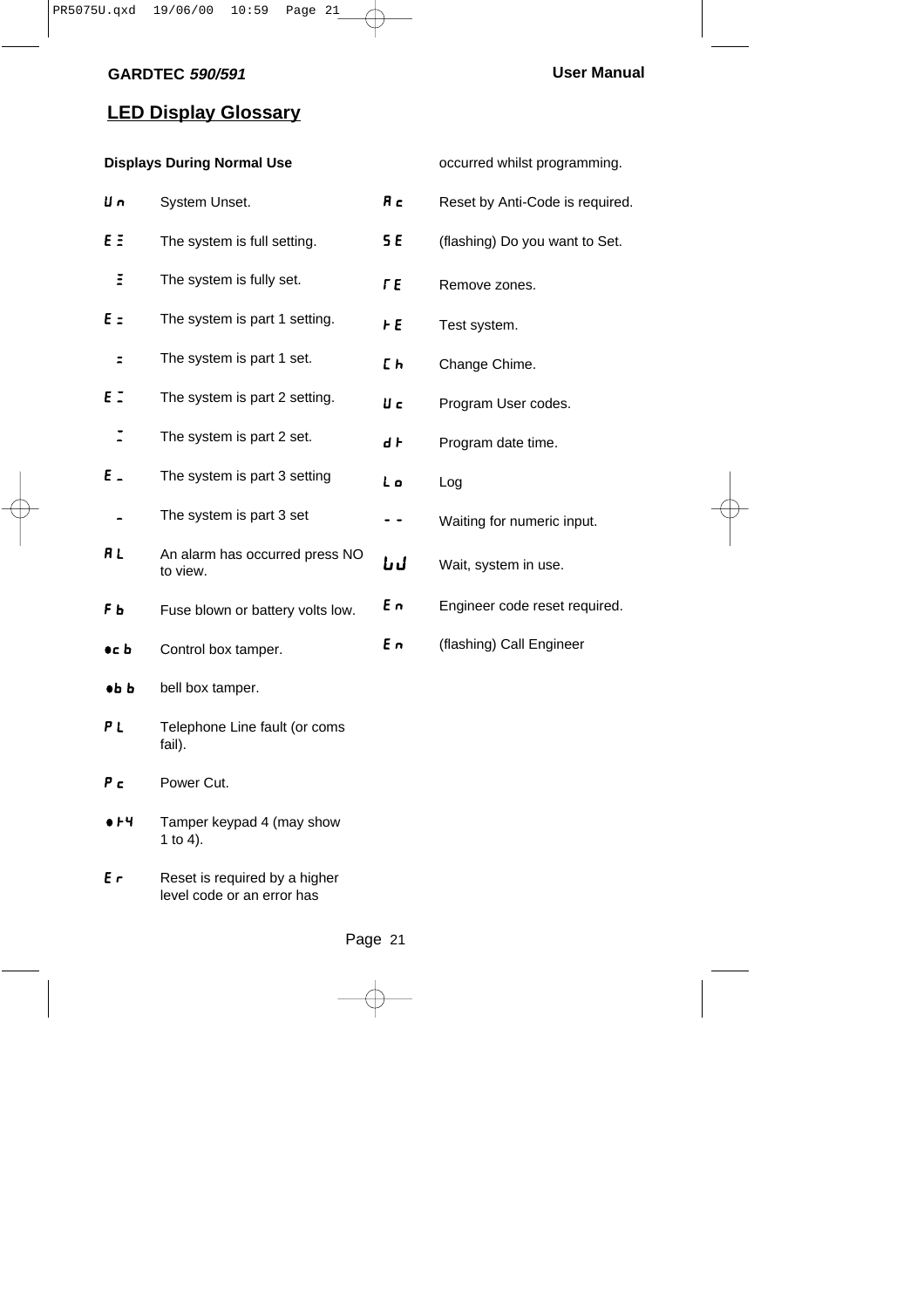#### **User Manual GARDTEC 590/591**

#### **Displays Whilst Viewing Log**

- 0 4 Alarm occurred because of zone 4 was activated.
- 0 4 Alarm occurred because of tamper on zone 4.
- **D 4** (flashing) zone 4 was removed.
- $LT$  Telephone Line restored.
- $P_r$  Power restored.
- $\overline{d}$  **3** Duress code by user 3.
- $r E$  Watchdog reset.
- $\mathbf{R} \cdot \mathbf{r}$  Alarm was reset.
- **b** o bells on.
- **0 1** User code 1 used (may show 1 to 47).
- F2 Fire activated from alert keys on keypad 2.
- **R 2** Alert activated from alert keys on keypad 2.
- **P 2** Panic activated from alert keys on keypad 2.
- $\overline{F}$  A zone on test has failed.
- $r L$  read Log.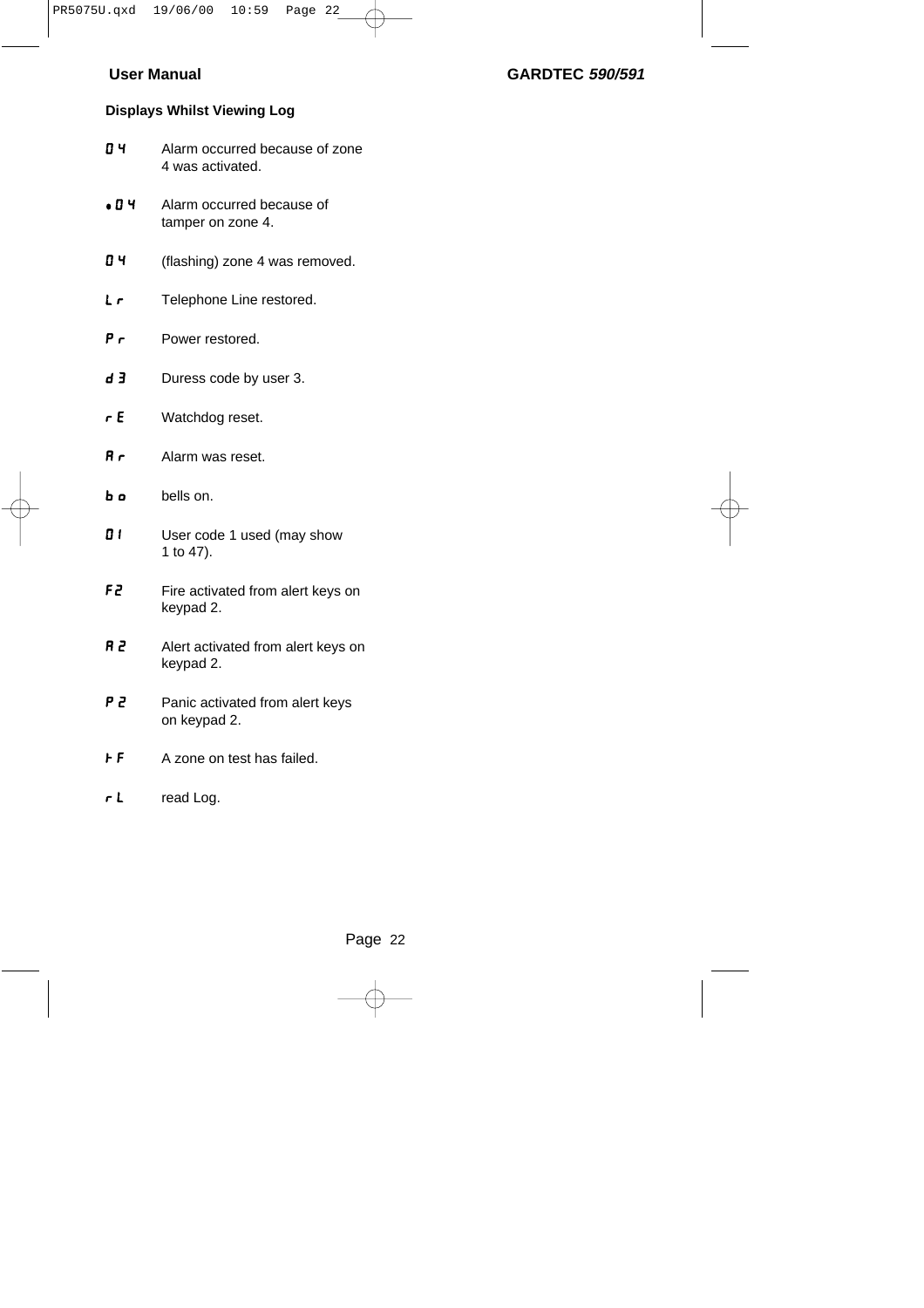**System Attributes**

## **Zone No. Zone Type Location Part Info** Example | E/E | Front Door | 1&2 1  $\overline{2}$ 3 4 5 6 7 8 **Service Record** Date **Comments** Signature **Alarm Reset Type:- Tamper Reset Type:- Service Company:- Tel:- Fax:-**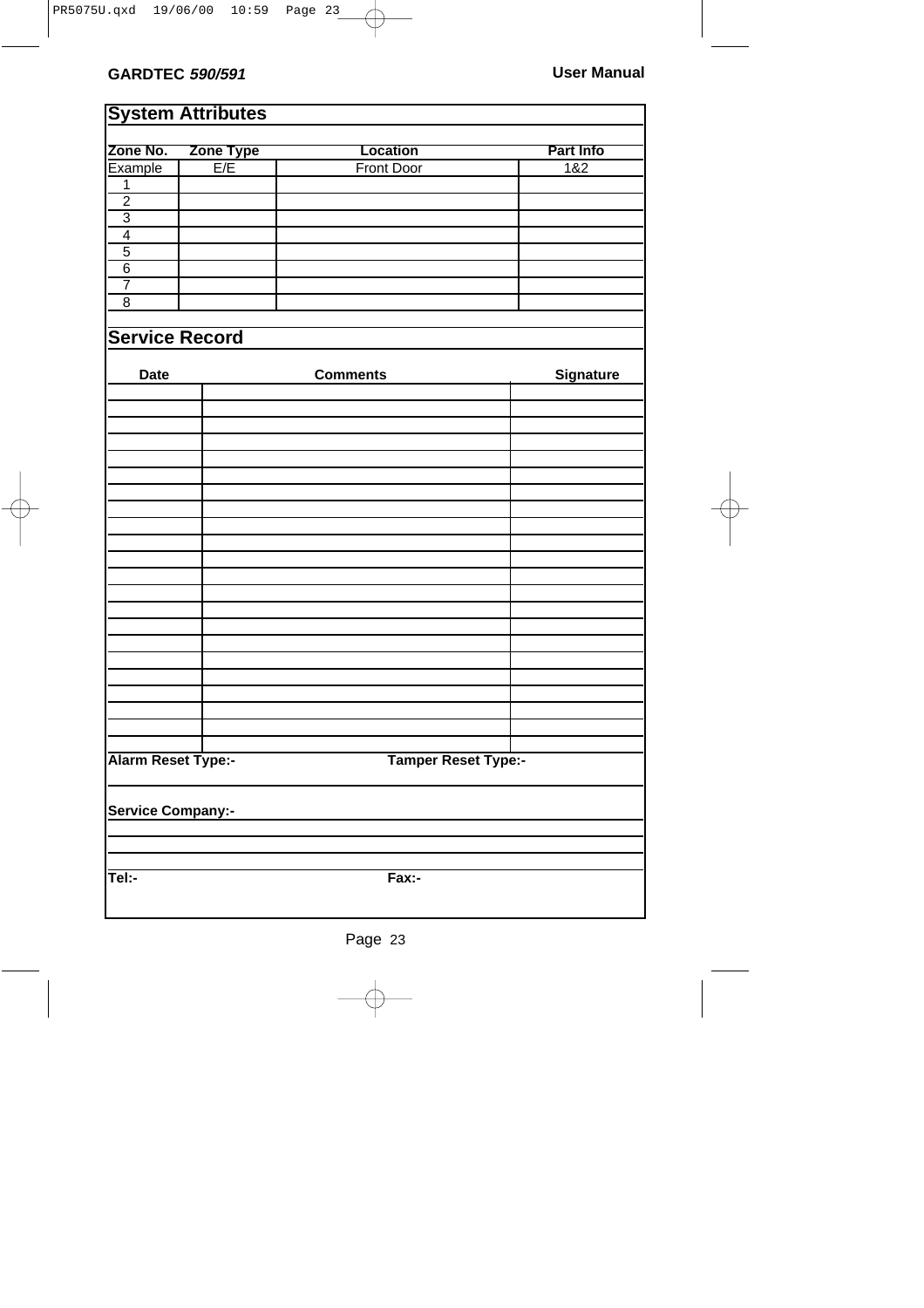## **User Chart**

Please use this chart to indicate what user names have been programmed onto your system and those that are in use.

|                            | In Use | <b>Name</b>       |
|----------------------------|--------|-------------------|
| User 1                     |        |                   |
| User 2                     |        |                   |
| $\overline{\text{User }3}$ |        |                   |
| User 4                     |        |                   |
| User 5                     |        |                   |
| User 6                     |        |                   |
| User $\overline{7}$        |        |                   |
| $User 8$                   |        |                   |
|                            |        | <b>User Notes</b> |
|                            |        |                   |
|                            |        |                   |
|                            |        |                   |
|                            |        |                   |
|                            |        |                   |
|                            |        |                   |
|                            |        |                   |
|                            |        |                   |
|                            |        |                   |
|                            |        |                   |
|                            |        |                   |
|                            |        |                   |
|                            |        |                   |
|                            |        |                   |
|                            |        |                   |
|                            |        |                   |
|                            |        |                   |
|                            |        |                   |
|                            |        |                   |
|                            |        |                   |
|                            |        |                   |
|                            |        |                   |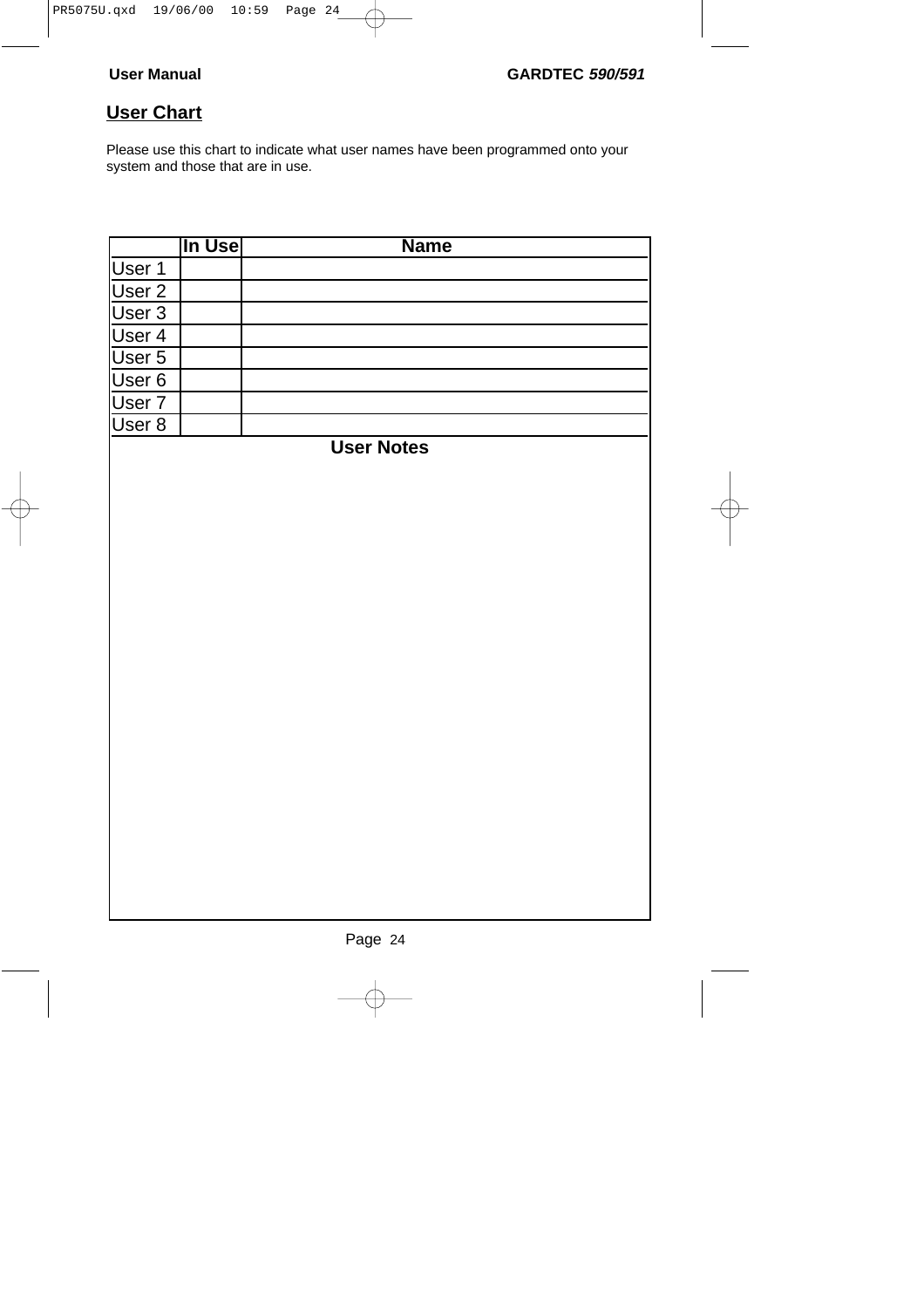#### **ACE User Instructions**

ACE (Advanced Control Equipment) allows control of your Gardtec 590/591 system via Infra-Red Remote control. Ace is available built in to a range of keypads or as a stand alone unit, control is via neat remote keyfob(s).

**We strongly advise that User Number 1 is not used for ACE in order that the user retains control of the programming functions.**



#### **Setting the System with ACE**

- 1) Point the keyfob at the ACE receiver and press the button.
- 2) When the exit tone sounds exit the premises in the usual way.

#### **Part Setting the System with ACE**

- 1) Point the keyfob at the ACE receiver and press the button.
- 2) When you hear the exit tone press the keyfob button again (within 3 seconds) for Part Set 1.

**or**

Press 1, 2 or 3 on the receiver/keypad for the Part Set you require.

#### **Unsetting the System with ACE**

- 1) Enter the premises via an authorised entry point.
- 2) Point the keyfob at the receiver and press the button.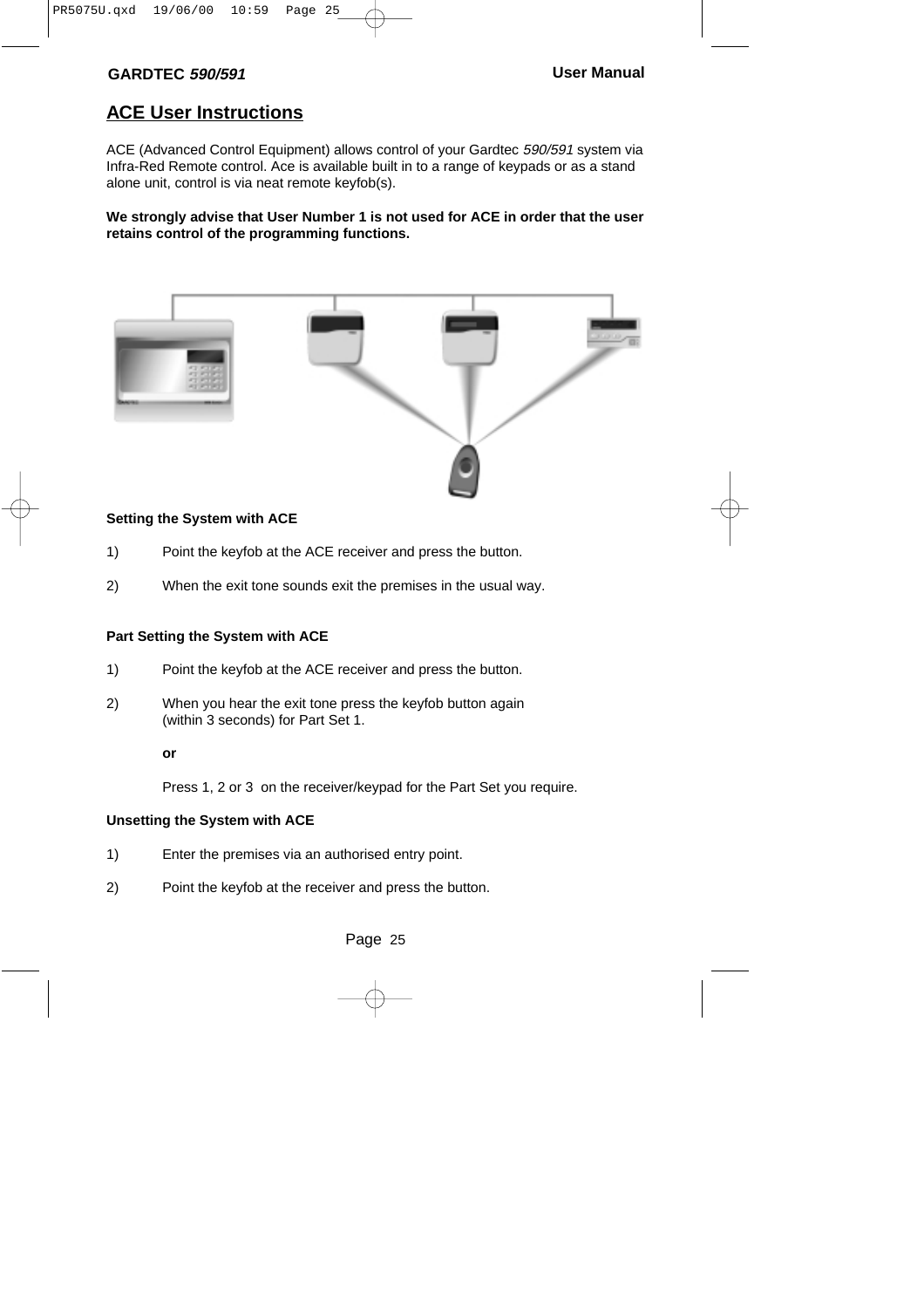#### **Programming ACE Keyfobs onto your System**

Two modes are available for ACE, these are 'Normal' & 'High' Security. Please check the User Information Chart on page 2 noting the mode of your ACE control.

#### **Normal Security**

In this mode up to fourteen keyfobs may be programmed onto a single user number

- 1) Follow the procedure for programming user codes to the point when the user code is entered.
- 2) Point the keyfob at the ACE unit and press the button on the fob.
- 3) Repeat this procedure for any other fobs you wish to be programmed using the **same user number** each time (e.g User 1 or User 2 etc.) each time.
- 4) If more than one ACE receiver is fitted fobs need to be programmed onto all ACE receivers, yet again the **same user number** should be used.

#### **Note: When programming the fob onto more than one receiver (on the same system) the button on the fob MUST be held down continuously between programming onto the first and subsequent ACE receivers.**

#### **High Security**

In this mode each keyfob will occupy a User number. The number of keyfobs that may be used is limited by the maximum number of user codes available on the system up to a maximum of fourteen.

- 1) Follow the procedure for programming user codes to the point when the user code is entered.
- 2) Point the keyfob at the ACE unit and press the button on the fob.
- 3) Repeat this procedure for any other fobs you wish to be programmed using a **different user number** each time (e.g User 1 or User 2 etc.) each time.
- 4) If more than one ACE receiver is fitted fobs need to be programmed onto all ACE receivers, **retaining the same user number for each individual fob**.
- **Note: When programming the fob onto more than one receiver (on the same system) the button on the fob MUST be held down continuously between programming onto the first and other ACE receivers.**
- **Note: In all cases when the ACE is used only Master & Main user levels will allow part setting via the keyfob. Other code levels will only allow part setting in conjunction with the keypad.**